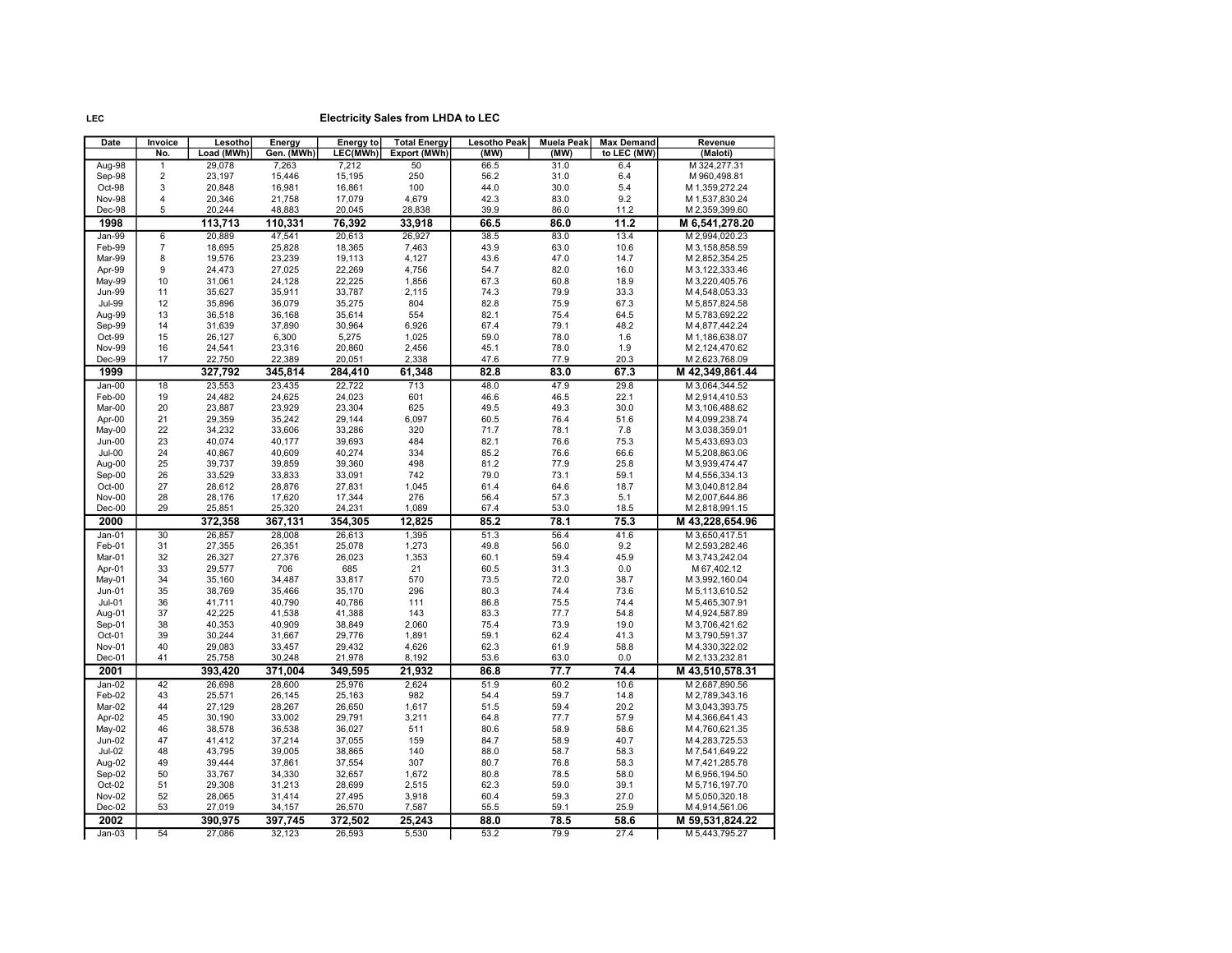| LEC(MWh)<br>Load (MWh)<br>Gen. (MWh)<br>Export (MWh)<br>(MW)<br>(MW)<br>to LEC (MW)<br>No.<br>(Maloti)<br>Feb-03<br>$-142$<br>$-142$<br>$\mathbf 0$<br>48.3<br>5.4<br>55<br>23,848<br>$-0.3$<br>M-28,958.63<br>Mar-03<br>56<br>28,426<br>30,936<br>21,167<br>9,769<br>62.4<br>80.1<br>16.1<br>M 3,344,918.32<br>61.6<br>57<br>29,065<br>31,996<br>28,413<br>3,583<br>79.1<br>Apr-03<br>16.8<br>M 5,093,712.38<br>79.0<br>May-03<br>37,605<br>37,231<br>7,900<br>81.0<br>58.7<br>58<br>45,131<br>M 4,792,833.69<br>87.3<br>$Jun-03$<br>59<br>42,310<br>44,272<br>40,683<br>3,588<br>78.3<br>28.4<br>M 4, 132, 341.86<br>$Jul-03$<br>44,370<br>47,229<br>43,539<br>3,690<br>90.2<br>77.6<br>60<br>67.4<br>M 5,477,510.78<br>86.2<br>41,395<br>76.7<br>Aug-03<br>61<br>42,120<br>44,807<br>3,412<br>20.2<br>M 4,126,056.35<br>$Sep-03$<br>62<br>34,290<br>40,842<br>33,983<br>6,859<br>73.4<br>75.8<br>61.7<br>M 4,967,650.59<br>29,327<br>58.9<br>Oct-03<br>63<br>30,136<br>36,490<br>7,163<br>74.7<br>12.8<br>M 3,130,121.10<br>64<br>27,797<br>27,605<br>192<br>56.5<br>55.3<br>Nov-03<br>28,105<br>48.8<br>M 4, 157, 515.33<br>$Dec-03$<br>65<br>53.2<br>26,843<br>26,560<br>26,373<br>187<br>54.0<br>10.6<br>M 2,874,306.17<br>90.2<br>2003<br>394,205<br>408,041<br>356,167<br>51,874<br>80.1<br>67.4<br>M 47,511,803.21<br>27,216<br>29,915<br>3,249<br>53.2<br>73.4<br>7.9<br>$Jan-04$<br>66<br>26,667<br>M 3,720,374.43<br>Feb-04<br>67<br>25,846<br>25,608<br>25,355<br>253<br>51.4<br>73.6<br>39.4<br>M 3,414,226.19<br>27,907<br>208<br>57.3<br>Mar-04<br>68<br>28,510<br>28,115<br>56.3<br>24.6<br>M 4,337,610.68<br>204<br>64.9<br>Apr-04<br>69<br>30,109<br>29,660<br>29,456<br>64.7<br>50.8<br>M4,337,610.68<br>70<br>202<br>80.1<br>May-04<br>37,081<br>36,525<br>36,323<br>74.5<br>69.6<br>M 5,366,944.19<br>Jun-04<br>71<br>43,704<br>42,404<br>42,278<br>126<br>88.8<br>74.6<br>74.2<br>M 5,888,972.25<br>Jul-04<br>72<br>45,674<br>43,893<br>43,781<br>112<br>89.7<br>73.4<br>73.0<br>M 5,945,775.30<br>Aug-04<br>73<br>41,040<br>40,010<br>39,889<br>121<br>85.9<br>72.4<br>31.1<br>M4,376,323.91<br>74<br>36,024<br>239<br>82.4<br>71.2<br>Sep-04<br>36,821<br>36,263<br>71.1<br>M 5,393,795.46<br>Oct-04<br>75<br>32,435<br>31,568<br>31,457<br>112<br>66.7<br>65.9<br>45.7<br>M4,303,693.01<br>Nov-04<br>76<br>31,332<br>29,958<br>964<br>964<br>60.6<br>63.4<br>7.7<br>M 2,935,227.23<br>77<br>29,635<br>57.7<br>Dec-04<br>30,352<br>29,939<br>305<br>58.3<br>46.3<br>M 4,208,964.25<br>2004<br>410,121<br>403,858<br>369,736<br>6,094<br>89.7<br>74.6<br>74.2<br>M 54,229,517.58<br>31,385<br>31,080<br>1.847<br>61<br>66<br>52.4<br>$Jan-05$<br>78<br>32,927<br>M4.492.441.11<br>79<br>28,910<br>31,910<br>28,884<br>3,026<br>58<br>63<br>56.5<br>Feb-05<br>M 4,481,875.23<br>Mar-05<br>80<br>31,340<br>34,779<br>31,335<br>3,443<br>60<br>64<br>55.8<br>M 4,615,966.22<br>73<br>Apr-05<br>81<br>34,699<br>37,926<br>34,688<br>3,238<br>73<br>70.3<br>M 5,285,807.92<br>74<br>82<br>42,032<br>44,682<br>41,784<br>2,898<br>84<br>70.3<br>M 5,732,909.50<br>May-05<br>90<br>73<br><b>Jun-05</b><br>83<br>44,839<br>45,713<br>43,568<br>2,144<br>71.7<br>M 5,889,807.12<br><b>Jul-05</b><br>45,129<br>43,264<br>43,150<br>114<br>90<br>72<br>71.0<br>84<br>M 5,840,516.79<br>70<br>Aug-05<br>85<br>44,148<br>43,116<br>42,762<br>354<br>85<br>70.2<br>M 5,792,795.78<br>530<br>77<br>69<br>Sep-05<br>86<br>35,679<br>35,627<br>35,397<br>59.5<br>M 4,988,378.18<br>Oct-05<br>87<br>34,815<br>38,708<br>34,776<br>3,932<br>73<br>70<br>67.3<br>M 5,195,051.10<br>Nov-05<br>88<br>34,185<br>34,431<br>33,918<br>513<br>65<br>65<br>50.9<br>M 4,624,580.67<br>$Dec-05$<br>89<br>33,966<br>34,141<br>33,903<br>264<br>65<br>64<br>63.1<br>M 5,007,691.25<br>441,128<br>457,224<br>435,246<br>22,303<br>90.0<br>73.5<br>71.7<br>2005<br>M 61,947,820.87<br>90<br>33,260<br>33,147<br>7,753<br>69.6<br>69.8<br>30.5<br>$Jan-06$<br>40,902<br>M 3,930,311.33<br>Feb-06<br>91<br>30,003<br>28,959<br>28,813<br>142<br>60.3<br>59.5<br>16.7<br>M 3,219,759.11<br>36,739<br>67.5<br>59.9<br>Mar-06<br>92<br>36,179<br>36,035<br>143<br>66.8<br>M 5,040,495.35<br>93<br>37,280<br>36,678<br>102<br>80.1<br>78.0<br>33.4<br>Apr-06<br>36,577<br>M 4,237,926.18<br>92<br>96.8<br>78.7<br>May-06<br>94<br>48,773<br>47,197<br>47,105<br>78.5<br>M 6,328,347.54<br>77<br>78.5<br><b>Jun-06</b><br>95<br>49,893<br>47,542<br>47,464<br>99.4<br>77.9<br>M 6,332,609.64<br>47,695<br>97.9<br>Jul-06<br>96<br>49,820<br>47,580<br>115<br>78.1<br>71.1<br>M 6, 124, 390.22<br>44,597<br>100.7<br>Aug-06<br>97<br>46,691<br>44,467<br>130<br>79.0<br>78.1<br>M 6, 149, 195.96<br>41,794<br>255<br>85.1<br>79.3<br>77.2<br>Sep-06<br>98<br>42,423<br>42,049<br>M 5,949,856.79<br>99<br>69.1<br>Oct-06<br>39,549<br>38,657<br>38,541<br>116<br>78.3<br>76.7<br>M 5,491,307.26<br>75<br>Nov-06<br>100<br>38,121<br>35,576<br>35,543<br>33<br>72<br>65<br>M 5,186,570.29<br>75<br>35,587<br>33,303<br>2,284<br>80<br>57<br>Dec-06<br>101<br>36,118<br>M 4,778,029.49<br>100.7<br>79.6<br>78.5<br>2006<br>488.670<br>481.616<br>470,369<br>11,241<br>M 62.768.799.16<br>294<br>66.4<br>42.4<br>36,966<br>36,216<br>35,922<br>77.7<br>$Jan-07$<br>102<br>M 4,479,884.89<br>34,558<br>33,142<br>32,867<br>274<br>68.4<br>67.8<br>20.6<br>Feb-07<br>103<br>M 3,599,607.77<br>38,361<br>37,745<br>169<br>70.1<br>69.4<br>53.1<br>Mar-07<br>104<br>37,577<br>M 4,924,706.44<br>Apr-07<br>105<br>39,420<br>38,902<br>38,740<br>161<br>80.0<br>78.4<br>64.0<br>M 5,342,472.43<br>May-07<br>106<br>48,965<br>47,094<br>46,997<br>97<br>99.6<br>78.5<br>78.3<br>M 6,315,437.03<br>108.4<br>Jun-07<br>107<br>52,307<br>48,930<br>48,770<br>160<br>81.6<br>81.4<br>M 6,523,749.84<br>105.5<br>53,667<br>50,829<br>50,373<br>456<br>81.4<br>78.2<br>Jul-07<br>108<br>M 6,525,087.15<br>Aug-07<br>109<br>51,512<br>50,570<br>49,476<br>1,095<br>99.8<br>80.9<br>80.1<br>M 6,527,142.94 | Date | Invoice | Lesotho | Energy | Energy to | <b>Total Energy</b> | Lesotho Peak | <b>Muela Peak</b> | <b>Max Demand</b> | Revenue |  |
|------------------------------------------------------------------------------------------------------------------------------------------------------------------------------------------------------------------------------------------------------------------------------------------------------------------------------------------------------------------------------------------------------------------------------------------------------------------------------------------------------------------------------------------------------------------------------------------------------------------------------------------------------------------------------------------------------------------------------------------------------------------------------------------------------------------------------------------------------------------------------------------------------------------------------------------------------------------------------------------------------------------------------------------------------------------------------------------------------------------------------------------------------------------------------------------------------------------------------------------------------------------------------------------------------------------------------------------------------------------------------------------------------------------------------------------------------------------------------------------------------------------------------------------------------------------------------------------------------------------------------------------------------------------------------------------------------------------------------------------------------------------------------------------------------------------------------------------------------------------------------------------------------------------------------------------------------------------------------------------------------------------------------------------------------------------------------------------------------------------------------------------------------------------------------------------------------------------------------------------------------------------------------------------------------------------------------------------------------------------------------------------------------------------------------------------------------------------------------------------------------------------------------------------------------------------------------------------------------------------------------------------------------------------------------------------------------------------------------------------------------------------------------------------------------------------------------------------------------------------------------------------------------------------------------------------------------------------------------------------------------------------------------------------------------------------------------------------------------------------------------------------------------------------------------------------------------------------------------------------------------------------------------------------------------------------------------------------------------------------------------------------------------------------------------------------------------------------------------------------------------------------------------------------------------------------------------------------------------------------------------------------------------------------------------------------------------------------------------------------------------------------------------------------------------------------------------------------------------------------------------------------------------------------------------------------------------------------------------------------------------------------------------------------------------------------------------------------------------------------------------------------------------------------------------------------------------------------------------------------------------------------------------------------------------------------------------------------------------------------------------------------------------------------------------------------------------------------------------------------------------------------------------------------------------------------------------------------------------------------------------------------------------------------------------------------------------------------------------------------------------------------------------------------------------------------------------------------------------------------------------------------------------------------------------------------------------------------------------------------------------------------------------------------------------------------------------------------------------------------------------------------------------------------------------------------------------------------------------------------------------------------------------------------------------------------------------------------------------------------------------------------------------------------------------------------------------------------------------------------------------------------------------------------------------------------------------------------------------------------------------------------------------------------------------------------------------------------------------------------------------------------------------------------------------------------------------------------------------------------------------------------------------------------------------------------------------------------------|------|---------|---------|--------|-----------|---------------------|--------------|-------------------|-------------------|---------|--|
|                                                                                                                                                                                                                                                                                                                                                                                                                                                                                                                                                                                                                                                                                                                                                                                                                                                                                                                                                                                                                                                                                                                                                                                                                                                                                                                                                                                                                                                                                                                                                                                                                                                                                                                                                                                                                                                                                                                                                                                                                                                                                                                                                                                                                                                                                                                                                                                                                                                                                                                                                                                                                                                                                                                                                                                                                                                                                                                                                                                                                                                                                                                                                                                                                                                                                                                                                                                                                                                                                                                                                                                                                                                                                                                                                                                                                                                                                                                                                                                                                                                                                                                                                                                                                                                                                                                                                                                                                                                                                                                                                                                                                                                                                                                                                                                                                                                                                                                                                                                                                                                                                                                                                                                                                                                                                                                                                                                                                                                                                                                                                                                                                                                                                                                                                                                                                                                                                                                                                                        |      |         |         |        |           |                     |              |                   |                   |         |  |
|                                                                                                                                                                                                                                                                                                                                                                                                                                                                                                                                                                                                                                                                                                                                                                                                                                                                                                                                                                                                                                                                                                                                                                                                                                                                                                                                                                                                                                                                                                                                                                                                                                                                                                                                                                                                                                                                                                                                                                                                                                                                                                                                                                                                                                                                                                                                                                                                                                                                                                                                                                                                                                                                                                                                                                                                                                                                                                                                                                                                                                                                                                                                                                                                                                                                                                                                                                                                                                                                                                                                                                                                                                                                                                                                                                                                                                                                                                                                                                                                                                                                                                                                                                                                                                                                                                                                                                                                                                                                                                                                                                                                                                                                                                                                                                                                                                                                                                                                                                                                                                                                                                                                                                                                                                                                                                                                                                                                                                                                                                                                                                                                                                                                                                                                                                                                                                                                                                                                                                        |      |         |         |        |           |                     |              |                   |                   |         |  |
|                                                                                                                                                                                                                                                                                                                                                                                                                                                                                                                                                                                                                                                                                                                                                                                                                                                                                                                                                                                                                                                                                                                                                                                                                                                                                                                                                                                                                                                                                                                                                                                                                                                                                                                                                                                                                                                                                                                                                                                                                                                                                                                                                                                                                                                                                                                                                                                                                                                                                                                                                                                                                                                                                                                                                                                                                                                                                                                                                                                                                                                                                                                                                                                                                                                                                                                                                                                                                                                                                                                                                                                                                                                                                                                                                                                                                                                                                                                                                                                                                                                                                                                                                                                                                                                                                                                                                                                                                                                                                                                                                                                                                                                                                                                                                                                                                                                                                                                                                                                                                                                                                                                                                                                                                                                                                                                                                                                                                                                                                                                                                                                                                                                                                                                                                                                                                                                                                                                                                                        |      |         |         |        |           |                     |              |                   |                   |         |  |
|                                                                                                                                                                                                                                                                                                                                                                                                                                                                                                                                                                                                                                                                                                                                                                                                                                                                                                                                                                                                                                                                                                                                                                                                                                                                                                                                                                                                                                                                                                                                                                                                                                                                                                                                                                                                                                                                                                                                                                                                                                                                                                                                                                                                                                                                                                                                                                                                                                                                                                                                                                                                                                                                                                                                                                                                                                                                                                                                                                                                                                                                                                                                                                                                                                                                                                                                                                                                                                                                                                                                                                                                                                                                                                                                                                                                                                                                                                                                                                                                                                                                                                                                                                                                                                                                                                                                                                                                                                                                                                                                                                                                                                                                                                                                                                                                                                                                                                                                                                                                                                                                                                                                                                                                                                                                                                                                                                                                                                                                                                                                                                                                                                                                                                                                                                                                                                                                                                                                                                        |      |         |         |        |           |                     |              |                   |                   |         |  |
|                                                                                                                                                                                                                                                                                                                                                                                                                                                                                                                                                                                                                                                                                                                                                                                                                                                                                                                                                                                                                                                                                                                                                                                                                                                                                                                                                                                                                                                                                                                                                                                                                                                                                                                                                                                                                                                                                                                                                                                                                                                                                                                                                                                                                                                                                                                                                                                                                                                                                                                                                                                                                                                                                                                                                                                                                                                                                                                                                                                                                                                                                                                                                                                                                                                                                                                                                                                                                                                                                                                                                                                                                                                                                                                                                                                                                                                                                                                                                                                                                                                                                                                                                                                                                                                                                                                                                                                                                                                                                                                                                                                                                                                                                                                                                                                                                                                                                                                                                                                                                                                                                                                                                                                                                                                                                                                                                                                                                                                                                                                                                                                                                                                                                                                                                                                                                                                                                                                                                                        |      |         |         |        |           |                     |              |                   |                   |         |  |
|                                                                                                                                                                                                                                                                                                                                                                                                                                                                                                                                                                                                                                                                                                                                                                                                                                                                                                                                                                                                                                                                                                                                                                                                                                                                                                                                                                                                                                                                                                                                                                                                                                                                                                                                                                                                                                                                                                                                                                                                                                                                                                                                                                                                                                                                                                                                                                                                                                                                                                                                                                                                                                                                                                                                                                                                                                                                                                                                                                                                                                                                                                                                                                                                                                                                                                                                                                                                                                                                                                                                                                                                                                                                                                                                                                                                                                                                                                                                                                                                                                                                                                                                                                                                                                                                                                                                                                                                                                                                                                                                                                                                                                                                                                                                                                                                                                                                                                                                                                                                                                                                                                                                                                                                                                                                                                                                                                                                                                                                                                                                                                                                                                                                                                                                                                                                                                                                                                                                                                        |      |         |         |        |           |                     |              |                   |                   |         |  |
|                                                                                                                                                                                                                                                                                                                                                                                                                                                                                                                                                                                                                                                                                                                                                                                                                                                                                                                                                                                                                                                                                                                                                                                                                                                                                                                                                                                                                                                                                                                                                                                                                                                                                                                                                                                                                                                                                                                                                                                                                                                                                                                                                                                                                                                                                                                                                                                                                                                                                                                                                                                                                                                                                                                                                                                                                                                                                                                                                                                                                                                                                                                                                                                                                                                                                                                                                                                                                                                                                                                                                                                                                                                                                                                                                                                                                                                                                                                                                                                                                                                                                                                                                                                                                                                                                                                                                                                                                                                                                                                                                                                                                                                                                                                                                                                                                                                                                                                                                                                                                                                                                                                                                                                                                                                                                                                                                                                                                                                                                                                                                                                                                                                                                                                                                                                                                                                                                                                                                                        |      |         |         |        |           |                     |              |                   |                   |         |  |
|                                                                                                                                                                                                                                                                                                                                                                                                                                                                                                                                                                                                                                                                                                                                                                                                                                                                                                                                                                                                                                                                                                                                                                                                                                                                                                                                                                                                                                                                                                                                                                                                                                                                                                                                                                                                                                                                                                                                                                                                                                                                                                                                                                                                                                                                                                                                                                                                                                                                                                                                                                                                                                                                                                                                                                                                                                                                                                                                                                                                                                                                                                                                                                                                                                                                                                                                                                                                                                                                                                                                                                                                                                                                                                                                                                                                                                                                                                                                                                                                                                                                                                                                                                                                                                                                                                                                                                                                                                                                                                                                                                                                                                                                                                                                                                                                                                                                                                                                                                                                                                                                                                                                                                                                                                                                                                                                                                                                                                                                                                                                                                                                                                                                                                                                                                                                                                                                                                                                                                        |      |         |         |        |           |                     |              |                   |                   |         |  |
| M 13,590,282.56<br>M 16,908,524.54<br>M 16,621,690.75<br>M 14,827,323.02                                                                                                                                                                                                                                                                                                                                                                                                                                                                                                                                                                                                                                                                                                                                                                                                                                                                                                                                                                                                                                                                                                                                                                                                                                                                                                                                                                                                                                                                                                                                                                                                                                                                                                                                                                                                                                                                                                                                                                                                                                                                                                                                                                                                                                                                                                                                                                                                                                                                                                                                                                                                                                                                                                                                                                                                                                                                                                                                                                                                                                                                                                                                                                                                                                                                                                                                                                                                                                                                                                                                                                                                                                                                                                                                                                                                                                                                                                                                                                                                                                                                                                                                                                                                                                                                                                                                                                                                                                                                                                                                                                                                                                                                                                                                                                                                                                                                                                                                                                                                                                                                                                                                                                                                                                                                                                                                                                                                                                                                                                                                                                                                                                                                                                                                                                                                                                                                                               |      |         |         |        |           |                     |              |                   |                   |         |  |
|                                                                                                                                                                                                                                                                                                                                                                                                                                                                                                                                                                                                                                                                                                                                                                                                                                                                                                                                                                                                                                                                                                                                                                                                                                                                                                                                                                                                                                                                                                                                                                                                                                                                                                                                                                                                                                                                                                                                                                                                                                                                                                                                                                                                                                                                                                                                                                                                                                                                                                                                                                                                                                                                                                                                                                                                                                                                                                                                                                                                                                                                                                                                                                                                                                                                                                                                                                                                                                                                                                                                                                                                                                                                                                                                                                                                                                                                                                                                                                                                                                                                                                                                                                                                                                                                                                                                                                                                                                                                                                                                                                                                                                                                                                                                                                                                                                                                                                                                                                                                                                                                                                                                                                                                                                                                                                                                                                                                                                                                                                                                                                                                                                                                                                                                                                                                                                                                                                                                                                        |      |         |         |        |           |                     |              |                   |                   |         |  |
|                                                                                                                                                                                                                                                                                                                                                                                                                                                                                                                                                                                                                                                                                                                                                                                                                                                                                                                                                                                                                                                                                                                                                                                                                                                                                                                                                                                                                                                                                                                                                                                                                                                                                                                                                                                                                                                                                                                                                                                                                                                                                                                                                                                                                                                                                                                                                                                                                                                                                                                                                                                                                                                                                                                                                                                                                                                                                                                                                                                                                                                                                                                                                                                                                                                                                                                                                                                                                                                                                                                                                                                                                                                                                                                                                                                                                                                                                                                                                                                                                                                                                                                                                                                                                                                                                                                                                                                                                                                                                                                                                                                                                                                                                                                                                                                                                                                                                                                                                                                                                                                                                                                                                                                                                                                                                                                                                                                                                                                                                                                                                                                                                                                                                                                                                                                                                                                                                                                                                                        |      |         |         |        |           |                     |              |                   |                   |         |  |
|                                                                                                                                                                                                                                                                                                                                                                                                                                                                                                                                                                                                                                                                                                                                                                                                                                                                                                                                                                                                                                                                                                                                                                                                                                                                                                                                                                                                                                                                                                                                                                                                                                                                                                                                                                                                                                                                                                                                                                                                                                                                                                                                                                                                                                                                                                                                                                                                                                                                                                                                                                                                                                                                                                                                                                                                                                                                                                                                                                                                                                                                                                                                                                                                                                                                                                                                                                                                                                                                                                                                                                                                                                                                                                                                                                                                                                                                                                                                                                                                                                                                                                                                                                                                                                                                                                                                                                                                                                                                                                                                                                                                                                                                                                                                                                                                                                                                                                                                                                                                                                                                                                                                                                                                                                                                                                                                                                                                                                                                                                                                                                                                                                                                                                                                                                                                                                                                                                                                                                        |      |         |         |        |           |                     |              |                   |                   |         |  |
|                                                                                                                                                                                                                                                                                                                                                                                                                                                                                                                                                                                                                                                                                                                                                                                                                                                                                                                                                                                                                                                                                                                                                                                                                                                                                                                                                                                                                                                                                                                                                                                                                                                                                                                                                                                                                                                                                                                                                                                                                                                                                                                                                                                                                                                                                                                                                                                                                                                                                                                                                                                                                                                                                                                                                                                                                                                                                                                                                                                                                                                                                                                                                                                                                                                                                                                                                                                                                                                                                                                                                                                                                                                                                                                                                                                                                                                                                                                                                                                                                                                                                                                                                                                                                                                                                                                                                                                                                                                                                                                                                                                                                                                                                                                                                                                                                                                                                                                                                                                                                                                                                                                                                                                                                                                                                                                                                                                                                                                                                                                                                                                                                                                                                                                                                                                                                                                                                                                                                                        |      |         |         |        |           |                     |              |                   |                   |         |  |
|                                                                                                                                                                                                                                                                                                                                                                                                                                                                                                                                                                                                                                                                                                                                                                                                                                                                                                                                                                                                                                                                                                                                                                                                                                                                                                                                                                                                                                                                                                                                                                                                                                                                                                                                                                                                                                                                                                                                                                                                                                                                                                                                                                                                                                                                                                                                                                                                                                                                                                                                                                                                                                                                                                                                                                                                                                                                                                                                                                                                                                                                                                                                                                                                                                                                                                                                                                                                                                                                                                                                                                                                                                                                                                                                                                                                                                                                                                                                                                                                                                                                                                                                                                                                                                                                                                                                                                                                                                                                                                                                                                                                                                                                                                                                                                                                                                                                                                                                                                                                                                                                                                                                                                                                                                                                                                                                                                                                                                                                                                                                                                                                                                                                                                                                                                                                                                                                                                                                                                        |      |         |         |        |           |                     |              |                   |                   |         |  |
|                                                                                                                                                                                                                                                                                                                                                                                                                                                                                                                                                                                                                                                                                                                                                                                                                                                                                                                                                                                                                                                                                                                                                                                                                                                                                                                                                                                                                                                                                                                                                                                                                                                                                                                                                                                                                                                                                                                                                                                                                                                                                                                                                                                                                                                                                                                                                                                                                                                                                                                                                                                                                                                                                                                                                                                                                                                                                                                                                                                                                                                                                                                                                                                                                                                                                                                                                                                                                                                                                                                                                                                                                                                                                                                                                                                                                                                                                                                                                                                                                                                                                                                                                                                                                                                                                                                                                                                                                                                                                                                                                                                                                                                                                                                                                                                                                                                                                                                                                                                                                                                                                                                                                                                                                                                                                                                                                                                                                                                                                                                                                                                                                                                                                                                                                                                                                                                                                                                                                                        |      |         |         |        |           |                     |              |                   |                   |         |  |
|                                                                                                                                                                                                                                                                                                                                                                                                                                                                                                                                                                                                                                                                                                                                                                                                                                                                                                                                                                                                                                                                                                                                                                                                                                                                                                                                                                                                                                                                                                                                                                                                                                                                                                                                                                                                                                                                                                                                                                                                                                                                                                                                                                                                                                                                                                                                                                                                                                                                                                                                                                                                                                                                                                                                                                                                                                                                                                                                                                                                                                                                                                                                                                                                                                                                                                                                                                                                                                                                                                                                                                                                                                                                                                                                                                                                                                                                                                                                                                                                                                                                                                                                                                                                                                                                                                                                                                                                                                                                                                                                                                                                                                                                                                                                                                                                                                                                                                                                                                                                                                                                                                                                                                                                                                                                                                                                                                                                                                                                                                                                                                                                                                                                                                                                                                                                                                                                                                                                                                        |      |         |         |        |           |                     |              |                   |                   |         |  |
|                                                                                                                                                                                                                                                                                                                                                                                                                                                                                                                                                                                                                                                                                                                                                                                                                                                                                                                                                                                                                                                                                                                                                                                                                                                                                                                                                                                                                                                                                                                                                                                                                                                                                                                                                                                                                                                                                                                                                                                                                                                                                                                                                                                                                                                                                                                                                                                                                                                                                                                                                                                                                                                                                                                                                                                                                                                                                                                                                                                                                                                                                                                                                                                                                                                                                                                                                                                                                                                                                                                                                                                                                                                                                                                                                                                                                                                                                                                                                                                                                                                                                                                                                                                                                                                                                                                                                                                                                                                                                                                                                                                                                                                                                                                                                                                                                                                                                                                                                                                                                                                                                                                                                                                                                                                                                                                                                                                                                                                                                                                                                                                                                                                                                                                                                                                                                                                                                                                                                                        |      |         |         |        |           |                     |              |                   |                   |         |  |
|                                                                                                                                                                                                                                                                                                                                                                                                                                                                                                                                                                                                                                                                                                                                                                                                                                                                                                                                                                                                                                                                                                                                                                                                                                                                                                                                                                                                                                                                                                                                                                                                                                                                                                                                                                                                                                                                                                                                                                                                                                                                                                                                                                                                                                                                                                                                                                                                                                                                                                                                                                                                                                                                                                                                                                                                                                                                                                                                                                                                                                                                                                                                                                                                                                                                                                                                                                                                                                                                                                                                                                                                                                                                                                                                                                                                                                                                                                                                                                                                                                                                                                                                                                                                                                                                                                                                                                                                                                                                                                                                                                                                                                                                                                                                                                                                                                                                                                                                                                                                                                                                                                                                                                                                                                                                                                                                                                                                                                                                                                                                                                                                                                                                                                                                                                                                                                                                                                                                                                        |      |         |         |        |           |                     |              |                   |                   |         |  |
|                                                                                                                                                                                                                                                                                                                                                                                                                                                                                                                                                                                                                                                                                                                                                                                                                                                                                                                                                                                                                                                                                                                                                                                                                                                                                                                                                                                                                                                                                                                                                                                                                                                                                                                                                                                                                                                                                                                                                                                                                                                                                                                                                                                                                                                                                                                                                                                                                                                                                                                                                                                                                                                                                                                                                                                                                                                                                                                                                                                                                                                                                                                                                                                                                                                                                                                                                                                                                                                                                                                                                                                                                                                                                                                                                                                                                                                                                                                                                                                                                                                                                                                                                                                                                                                                                                                                                                                                                                                                                                                                                                                                                                                                                                                                                                                                                                                                                                                                                                                                                                                                                                                                                                                                                                                                                                                                                                                                                                                                                                                                                                                                                                                                                                                                                                                                                                                                                                                                                                        |      |         |         |        |           |                     |              |                   |                   |         |  |
|                                                                                                                                                                                                                                                                                                                                                                                                                                                                                                                                                                                                                                                                                                                                                                                                                                                                                                                                                                                                                                                                                                                                                                                                                                                                                                                                                                                                                                                                                                                                                                                                                                                                                                                                                                                                                                                                                                                                                                                                                                                                                                                                                                                                                                                                                                                                                                                                                                                                                                                                                                                                                                                                                                                                                                                                                                                                                                                                                                                                                                                                                                                                                                                                                                                                                                                                                                                                                                                                                                                                                                                                                                                                                                                                                                                                                                                                                                                                                                                                                                                                                                                                                                                                                                                                                                                                                                                                                                                                                                                                                                                                                                                                                                                                                                                                                                                                                                                                                                                                                                                                                                                                                                                                                                                                                                                                                                                                                                                                                                                                                                                                                                                                                                                                                                                                                                                                                                                                                                        |      |         |         |        |           |                     |              |                   |                   |         |  |
|                                                                                                                                                                                                                                                                                                                                                                                                                                                                                                                                                                                                                                                                                                                                                                                                                                                                                                                                                                                                                                                                                                                                                                                                                                                                                                                                                                                                                                                                                                                                                                                                                                                                                                                                                                                                                                                                                                                                                                                                                                                                                                                                                                                                                                                                                                                                                                                                                                                                                                                                                                                                                                                                                                                                                                                                                                                                                                                                                                                                                                                                                                                                                                                                                                                                                                                                                                                                                                                                                                                                                                                                                                                                                                                                                                                                                                                                                                                                                                                                                                                                                                                                                                                                                                                                                                                                                                                                                                                                                                                                                                                                                                                                                                                                                                                                                                                                                                                                                                                                                                                                                                                                                                                                                                                                                                                                                                                                                                                                                                                                                                                                                                                                                                                                                                                                                                                                                                                                                                        |      |         |         |        |           |                     |              |                   |                   |         |  |
|                                                                                                                                                                                                                                                                                                                                                                                                                                                                                                                                                                                                                                                                                                                                                                                                                                                                                                                                                                                                                                                                                                                                                                                                                                                                                                                                                                                                                                                                                                                                                                                                                                                                                                                                                                                                                                                                                                                                                                                                                                                                                                                                                                                                                                                                                                                                                                                                                                                                                                                                                                                                                                                                                                                                                                                                                                                                                                                                                                                                                                                                                                                                                                                                                                                                                                                                                                                                                                                                                                                                                                                                                                                                                                                                                                                                                                                                                                                                                                                                                                                                                                                                                                                                                                                                                                                                                                                                                                                                                                                                                                                                                                                                                                                                                                                                                                                                                                                                                                                                                                                                                                                                                                                                                                                                                                                                                                                                                                                                                                                                                                                                                                                                                                                                                                                                                                                                                                                                                                        |      |         |         |        |           |                     |              |                   |                   |         |  |
|                                                                                                                                                                                                                                                                                                                                                                                                                                                                                                                                                                                                                                                                                                                                                                                                                                                                                                                                                                                                                                                                                                                                                                                                                                                                                                                                                                                                                                                                                                                                                                                                                                                                                                                                                                                                                                                                                                                                                                                                                                                                                                                                                                                                                                                                                                                                                                                                                                                                                                                                                                                                                                                                                                                                                                                                                                                                                                                                                                                                                                                                                                                                                                                                                                                                                                                                                                                                                                                                                                                                                                                                                                                                                                                                                                                                                                                                                                                                                                                                                                                                                                                                                                                                                                                                                                                                                                                                                                                                                                                                                                                                                                                                                                                                                                                                                                                                                                                                                                                                                                                                                                                                                                                                                                                                                                                                                                                                                                                                                                                                                                                                                                                                                                                                                                                                                                                                                                                                                                        |      |         |         |        |           |                     |              |                   |                   |         |  |
|                                                                                                                                                                                                                                                                                                                                                                                                                                                                                                                                                                                                                                                                                                                                                                                                                                                                                                                                                                                                                                                                                                                                                                                                                                                                                                                                                                                                                                                                                                                                                                                                                                                                                                                                                                                                                                                                                                                                                                                                                                                                                                                                                                                                                                                                                                                                                                                                                                                                                                                                                                                                                                                                                                                                                                                                                                                                                                                                                                                                                                                                                                                                                                                                                                                                                                                                                                                                                                                                                                                                                                                                                                                                                                                                                                                                                                                                                                                                                                                                                                                                                                                                                                                                                                                                                                                                                                                                                                                                                                                                                                                                                                                                                                                                                                                                                                                                                                                                                                                                                                                                                                                                                                                                                                                                                                                                                                                                                                                                                                                                                                                                                                                                                                                                                                                                                                                                                                                                                                        |      |         |         |        |           |                     |              |                   |                   |         |  |
|                                                                                                                                                                                                                                                                                                                                                                                                                                                                                                                                                                                                                                                                                                                                                                                                                                                                                                                                                                                                                                                                                                                                                                                                                                                                                                                                                                                                                                                                                                                                                                                                                                                                                                                                                                                                                                                                                                                                                                                                                                                                                                                                                                                                                                                                                                                                                                                                                                                                                                                                                                                                                                                                                                                                                                                                                                                                                                                                                                                                                                                                                                                                                                                                                                                                                                                                                                                                                                                                                                                                                                                                                                                                                                                                                                                                                                                                                                                                                                                                                                                                                                                                                                                                                                                                                                                                                                                                                                                                                                                                                                                                                                                                                                                                                                                                                                                                                                                                                                                                                                                                                                                                                                                                                                                                                                                                                                                                                                                                                                                                                                                                                                                                                                                                                                                                                                                                                                                                                                        |      |         |         |        |           |                     |              |                   |                   |         |  |
|                                                                                                                                                                                                                                                                                                                                                                                                                                                                                                                                                                                                                                                                                                                                                                                                                                                                                                                                                                                                                                                                                                                                                                                                                                                                                                                                                                                                                                                                                                                                                                                                                                                                                                                                                                                                                                                                                                                                                                                                                                                                                                                                                                                                                                                                                                                                                                                                                                                                                                                                                                                                                                                                                                                                                                                                                                                                                                                                                                                                                                                                                                                                                                                                                                                                                                                                                                                                                                                                                                                                                                                                                                                                                                                                                                                                                                                                                                                                                                                                                                                                                                                                                                                                                                                                                                                                                                                                                                                                                                                                                                                                                                                                                                                                                                                                                                                                                                                                                                                                                                                                                                                                                                                                                                                                                                                                                                                                                                                                                                                                                                                                                                                                                                                                                                                                                                                                                                                                                                        |      |         |         |        |           |                     |              |                   |                   |         |  |
|                                                                                                                                                                                                                                                                                                                                                                                                                                                                                                                                                                                                                                                                                                                                                                                                                                                                                                                                                                                                                                                                                                                                                                                                                                                                                                                                                                                                                                                                                                                                                                                                                                                                                                                                                                                                                                                                                                                                                                                                                                                                                                                                                                                                                                                                                                                                                                                                                                                                                                                                                                                                                                                                                                                                                                                                                                                                                                                                                                                                                                                                                                                                                                                                                                                                                                                                                                                                                                                                                                                                                                                                                                                                                                                                                                                                                                                                                                                                                                                                                                                                                                                                                                                                                                                                                                                                                                                                                                                                                                                                                                                                                                                                                                                                                                                                                                                                                                                                                                                                                                                                                                                                                                                                                                                                                                                                                                                                                                                                                                                                                                                                                                                                                                                                                                                                                                                                                                                                                                        |      |         |         |        |           |                     |              |                   |                   |         |  |
|                                                                                                                                                                                                                                                                                                                                                                                                                                                                                                                                                                                                                                                                                                                                                                                                                                                                                                                                                                                                                                                                                                                                                                                                                                                                                                                                                                                                                                                                                                                                                                                                                                                                                                                                                                                                                                                                                                                                                                                                                                                                                                                                                                                                                                                                                                                                                                                                                                                                                                                                                                                                                                                                                                                                                                                                                                                                                                                                                                                                                                                                                                                                                                                                                                                                                                                                                                                                                                                                                                                                                                                                                                                                                                                                                                                                                                                                                                                                                                                                                                                                                                                                                                                                                                                                                                                                                                                                                                                                                                                                                                                                                                                                                                                                                                                                                                                                                                                                                                                                                                                                                                                                                                                                                                                                                                                                                                                                                                                                                                                                                                                                                                                                                                                                                                                                                                                                                                                                                                        |      |         |         |        |           |                     |              |                   |                   |         |  |
|                                                                                                                                                                                                                                                                                                                                                                                                                                                                                                                                                                                                                                                                                                                                                                                                                                                                                                                                                                                                                                                                                                                                                                                                                                                                                                                                                                                                                                                                                                                                                                                                                                                                                                                                                                                                                                                                                                                                                                                                                                                                                                                                                                                                                                                                                                                                                                                                                                                                                                                                                                                                                                                                                                                                                                                                                                                                                                                                                                                                                                                                                                                                                                                                                                                                                                                                                                                                                                                                                                                                                                                                                                                                                                                                                                                                                                                                                                                                                                                                                                                                                                                                                                                                                                                                                                                                                                                                                                                                                                                                                                                                                                                                                                                                                                                                                                                                                                                                                                                                                                                                                                                                                                                                                                                                                                                                                                                                                                                                                                                                                                                                                                                                                                                                                                                                                                                                                                                                                                        |      |         |         |        |           |                     |              |                   |                   |         |  |
|                                                                                                                                                                                                                                                                                                                                                                                                                                                                                                                                                                                                                                                                                                                                                                                                                                                                                                                                                                                                                                                                                                                                                                                                                                                                                                                                                                                                                                                                                                                                                                                                                                                                                                                                                                                                                                                                                                                                                                                                                                                                                                                                                                                                                                                                                                                                                                                                                                                                                                                                                                                                                                                                                                                                                                                                                                                                                                                                                                                                                                                                                                                                                                                                                                                                                                                                                                                                                                                                                                                                                                                                                                                                                                                                                                                                                                                                                                                                                                                                                                                                                                                                                                                                                                                                                                                                                                                                                                                                                                                                                                                                                                                                                                                                                                                                                                                                                                                                                                                                                                                                                                                                                                                                                                                                                                                                                                                                                                                                                                                                                                                                                                                                                                                                                                                                                                                                                                                                                                        |      |         |         |        |           |                     |              |                   |                   |         |  |
|                                                                                                                                                                                                                                                                                                                                                                                                                                                                                                                                                                                                                                                                                                                                                                                                                                                                                                                                                                                                                                                                                                                                                                                                                                                                                                                                                                                                                                                                                                                                                                                                                                                                                                                                                                                                                                                                                                                                                                                                                                                                                                                                                                                                                                                                                                                                                                                                                                                                                                                                                                                                                                                                                                                                                                                                                                                                                                                                                                                                                                                                                                                                                                                                                                                                                                                                                                                                                                                                                                                                                                                                                                                                                                                                                                                                                                                                                                                                                                                                                                                                                                                                                                                                                                                                                                                                                                                                                                                                                                                                                                                                                                                                                                                                                                                                                                                                                                                                                                                                                                                                                                                                                                                                                                                                                                                                                                                                                                                                                                                                                                                                                                                                                                                                                                                                                                                                                                                                                                        |      |         |         |        |           |                     |              |                   |                   |         |  |
|                                                                                                                                                                                                                                                                                                                                                                                                                                                                                                                                                                                                                                                                                                                                                                                                                                                                                                                                                                                                                                                                                                                                                                                                                                                                                                                                                                                                                                                                                                                                                                                                                                                                                                                                                                                                                                                                                                                                                                                                                                                                                                                                                                                                                                                                                                                                                                                                                                                                                                                                                                                                                                                                                                                                                                                                                                                                                                                                                                                                                                                                                                                                                                                                                                                                                                                                                                                                                                                                                                                                                                                                                                                                                                                                                                                                                                                                                                                                                                                                                                                                                                                                                                                                                                                                                                                                                                                                                                                                                                                                                                                                                                                                                                                                                                                                                                                                                                                                                                                                                                                                                                                                                                                                                                                                                                                                                                                                                                                                                                                                                                                                                                                                                                                                                                                                                                                                                                                                                                        |      |         |         |        |           |                     |              |                   |                   |         |  |
|                                                                                                                                                                                                                                                                                                                                                                                                                                                                                                                                                                                                                                                                                                                                                                                                                                                                                                                                                                                                                                                                                                                                                                                                                                                                                                                                                                                                                                                                                                                                                                                                                                                                                                                                                                                                                                                                                                                                                                                                                                                                                                                                                                                                                                                                                                                                                                                                                                                                                                                                                                                                                                                                                                                                                                                                                                                                                                                                                                                                                                                                                                                                                                                                                                                                                                                                                                                                                                                                                                                                                                                                                                                                                                                                                                                                                                                                                                                                                                                                                                                                                                                                                                                                                                                                                                                                                                                                                                                                                                                                                                                                                                                                                                                                                                                                                                                                                                                                                                                                                                                                                                                                                                                                                                                                                                                                                                                                                                                                                                                                                                                                                                                                                                                                                                                                                                                                                                                                                                        |      |         |         |        |           |                     |              |                   |                   |         |  |
|                                                                                                                                                                                                                                                                                                                                                                                                                                                                                                                                                                                                                                                                                                                                                                                                                                                                                                                                                                                                                                                                                                                                                                                                                                                                                                                                                                                                                                                                                                                                                                                                                                                                                                                                                                                                                                                                                                                                                                                                                                                                                                                                                                                                                                                                                                                                                                                                                                                                                                                                                                                                                                                                                                                                                                                                                                                                                                                                                                                                                                                                                                                                                                                                                                                                                                                                                                                                                                                                                                                                                                                                                                                                                                                                                                                                                                                                                                                                                                                                                                                                                                                                                                                                                                                                                                                                                                                                                                                                                                                                                                                                                                                                                                                                                                                                                                                                                                                                                                                                                                                                                                                                                                                                                                                                                                                                                                                                                                                                                                                                                                                                                                                                                                                                                                                                                                                                                                                                                                        |      |         |         |        |           |                     |              |                   |                   |         |  |
|                                                                                                                                                                                                                                                                                                                                                                                                                                                                                                                                                                                                                                                                                                                                                                                                                                                                                                                                                                                                                                                                                                                                                                                                                                                                                                                                                                                                                                                                                                                                                                                                                                                                                                                                                                                                                                                                                                                                                                                                                                                                                                                                                                                                                                                                                                                                                                                                                                                                                                                                                                                                                                                                                                                                                                                                                                                                                                                                                                                                                                                                                                                                                                                                                                                                                                                                                                                                                                                                                                                                                                                                                                                                                                                                                                                                                                                                                                                                                                                                                                                                                                                                                                                                                                                                                                                                                                                                                                                                                                                                                                                                                                                                                                                                                                                                                                                                                                                                                                                                                                                                                                                                                                                                                                                                                                                                                                                                                                                                                                                                                                                                                                                                                                                                                                                                                                                                                                                                                                        |      |         |         |        |           |                     |              |                   |                   |         |  |
|                                                                                                                                                                                                                                                                                                                                                                                                                                                                                                                                                                                                                                                                                                                                                                                                                                                                                                                                                                                                                                                                                                                                                                                                                                                                                                                                                                                                                                                                                                                                                                                                                                                                                                                                                                                                                                                                                                                                                                                                                                                                                                                                                                                                                                                                                                                                                                                                                                                                                                                                                                                                                                                                                                                                                                                                                                                                                                                                                                                                                                                                                                                                                                                                                                                                                                                                                                                                                                                                                                                                                                                                                                                                                                                                                                                                                                                                                                                                                                                                                                                                                                                                                                                                                                                                                                                                                                                                                                                                                                                                                                                                                                                                                                                                                                                                                                                                                                                                                                                                                                                                                                                                                                                                                                                                                                                                                                                                                                                                                                                                                                                                                                                                                                                                                                                                                                                                                                                                                                        |      |         |         |        |           |                     |              |                   |                   |         |  |
|                                                                                                                                                                                                                                                                                                                                                                                                                                                                                                                                                                                                                                                                                                                                                                                                                                                                                                                                                                                                                                                                                                                                                                                                                                                                                                                                                                                                                                                                                                                                                                                                                                                                                                                                                                                                                                                                                                                                                                                                                                                                                                                                                                                                                                                                                                                                                                                                                                                                                                                                                                                                                                                                                                                                                                                                                                                                                                                                                                                                                                                                                                                                                                                                                                                                                                                                                                                                                                                                                                                                                                                                                                                                                                                                                                                                                                                                                                                                                                                                                                                                                                                                                                                                                                                                                                                                                                                                                                                                                                                                                                                                                                                                                                                                                                                                                                                                                                                                                                                                                                                                                                                                                                                                                                                                                                                                                                                                                                                                                                                                                                                                                                                                                                                                                                                                                                                                                                                                                                        |      |         |         |        |           |                     |              |                   |                   |         |  |
|                                                                                                                                                                                                                                                                                                                                                                                                                                                                                                                                                                                                                                                                                                                                                                                                                                                                                                                                                                                                                                                                                                                                                                                                                                                                                                                                                                                                                                                                                                                                                                                                                                                                                                                                                                                                                                                                                                                                                                                                                                                                                                                                                                                                                                                                                                                                                                                                                                                                                                                                                                                                                                                                                                                                                                                                                                                                                                                                                                                                                                                                                                                                                                                                                                                                                                                                                                                                                                                                                                                                                                                                                                                                                                                                                                                                                                                                                                                                                                                                                                                                                                                                                                                                                                                                                                                                                                                                                                                                                                                                                                                                                                                                                                                                                                                                                                                                                                                                                                                                                                                                                                                                                                                                                                                                                                                                                                                                                                                                                                                                                                                                                                                                                                                                                                                                                                                                                                                                                                        |      |         |         |        |           |                     |              |                   |                   |         |  |
|                                                                                                                                                                                                                                                                                                                                                                                                                                                                                                                                                                                                                                                                                                                                                                                                                                                                                                                                                                                                                                                                                                                                                                                                                                                                                                                                                                                                                                                                                                                                                                                                                                                                                                                                                                                                                                                                                                                                                                                                                                                                                                                                                                                                                                                                                                                                                                                                                                                                                                                                                                                                                                                                                                                                                                                                                                                                                                                                                                                                                                                                                                                                                                                                                                                                                                                                                                                                                                                                                                                                                                                                                                                                                                                                                                                                                                                                                                                                                                                                                                                                                                                                                                                                                                                                                                                                                                                                                                                                                                                                                                                                                                                                                                                                                                                                                                                                                                                                                                                                                                                                                                                                                                                                                                                                                                                                                                                                                                                                                                                                                                                                                                                                                                                                                                                                                                                                                                                                                                        |      |         |         |        |           |                     |              |                   |                   |         |  |
|                                                                                                                                                                                                                                                                                                                                                                                                                                                                                                                                                                                                                                                                                                                                                                                                                                                                                                                                                                                                                                                                                                                                                                                                                                                                                                                                                                                                                                                                                                                                                                                                                                                                                                                                                                                                                                                                                                                                                                                                                                                                                                                                                                                                                                                                                                                                                                                                                                                                                                                                                                                                                                                                                                                                                                                                                                                                                                                                                                                                                                                                                                                                                                                                                                                                                                                                                                                                                                                                                                                                                                                                                                                                                                                                                                                                                                                                                                                                                                                                                                                                                                                                                                                                                                                                                                                                                                                                                                                                                                                                                                                                                                                                                                                                                                                                                                                                                                                                                                                                                                                                                                                                                                                                                                                                                                                                                                                                                                                                                                                                                                                                                                                                                                                                                                                                                                                                                                                                                                        |      |         |         |        |           |                     |              |                   |                   |         |  |
|                                                                                                                                                                                                                                                                                                                                                                                                                                                                                                                                                                                                                                                                                                                                                                                                                                                                                                                                                                                                                                                                                                                                                                                                                                                                                                                                                                                                                                                                                                                                                                                                                                                                                                                                                                                                                                                                                                                                                                                                                                                                                                                                                                                                                                                                                                                                                                                                                                                                                                                                                                                                                                                                                                                                                                                                                                                                                                                                                                                                                                                                                                                                                                                                                                                                                                                                                                                                                                                                                                                                                                                                                                                                                                                                                                                                                                                                                                                                                                                                                                                                                                                                                                                                                                                                                                                                                                                                                                                                                                                                                                                                                                                                                                                                                                                                                                                                                                                                                                                                                                                                                                                                                                                                                                                                                                                                                                                                                                                                                                                                                                                                                                                                                                                                                                                                                                                                                                                                                                        |      |         |         |        |           |                     |              |                   |                   |         |  |
|                                                                                                                                                                                                                                                                                                                                                                                                                                                                                                                                                                                                                                                                                                                                                                                                                                                                                                                                                                                                                                                                                                                                                                                                                                                                                                                                                                                                                                                                                                                                                                                                                                                                                                                                                                                                                                                                                                                                                                                                                                                                                                                                                                                                                                                                                                                                                                                                                                                                                                                                                                                                                                                                                                                                                                                                                                                                                                                                                                                                                                                                                                                                                                                                                                                                                                                                                                                                                                                                                                                                                                                                                                                                                                                                                                                                                                                                                                                                                                                                                                                                                                                                                                                                                                                                                                                                                                                                                                                                                                                                                                                                                                                                                                                                                                                                                                                                                                                                                                                                                                                                                                                                                                                                                                                                                                                                                                                                                                                                                                                                                                                                                                                                                                                                                                                                                                                                                                                                                                        |      |         |         |        |           |                     |              |                   |                   |         |  |
|                                                                                                                                                                                                                                                                                                                                                                                                                                                                                                                                                                                                                                                                                                                                                                                                                                                                                                                                                                                                                                                                                                                                                                                                                                                                                                                                                                                                                                                                                                                                                                                                                                                                                                                                                                                                                                                                                                                                                                                                                                                                                                                                                                                                                                                                                                                                                                                                                                                                                                                                                                                                                                                                                                                                                                                                                                                                                                                                                                                                                                                                                                                                                                                                                                                                                                                                                                                                                                                                                                                                                                                                                                                                                                                                                                                                                                                                                                                                                                                                                                                                                                                                                                                                                                                                                                                                                                                                                                                                                                                                                                                                                                                                                                                                                                                                                                                                                                                                                                                                                                                                                                                                                                                                                                                                                                                                                                                                                                                                                                                                                                                                                                                                                                                                                                                                                                                                                                                                                                        |      |         |         |        |           |                     |              |                   |                   |         |  |
|                                                                                                                                                                                                                                                                                                                                                                                                                                                                                                                                                                                                                                                                                                                                                                                                                                                                                                                                                                                                                                                                                                                                                                                                                                                                                                                                                                                                                                                                                                                                                                                                                                                                                                                                                                                                                                                                                                                                                                                                                                                                                                                                                                                                                                                                                                                                                                                                                                                                                                                                                                                                                                                                                                                                                                                                                                                                                                                                                                                                                                                                                                                                                                                                                                                                                                                                                                                                                                                                                                                                                                                                                                                                                                                                                                                                                                                                                                                                                                                                                                                                                                                                                                                                                                                                                                                                                                                                                                                                                                                                                                                                                                                                                                                                                                                                                                                                                                                                                                                                                                                                                                                                                                                                                                                                                                                                                                                                                                                                                                                                                                                                                                                                                                                                                                                                                                                                                                                                                                        |      |         |         |        |           |                     |              |                   |                   |         |  |
|                                                                                                                                                                                                                                                                                                                                                                                                                                                                                                                                                                                                                                                                                                                                                                                                                                                                                                                                                                                                                                                                                                                                                                                                                                                                                                                                                                                                                                                                                                                                                                                                                                                                                                                                                                                                                                                                                                                                                                                                                                                                                                                                                                                                                                                                                                                                                                                                                                                                                                                                                                                                                                                                                                                                                                                                                                                                                                                                                                                                                                                                                                                                                                                                                                                                                                                                                                                                                                                                                                                                                                                                                                                                                                                                                                                                                                                                                                                                                                                                                                                                                                                                                                                                                                                                                                                                                                                                                                                                                                                                                                                                                                                                                                                                                                                                                                                                                                                                                                                                                                                                                                                                                                                                                                                                                                                                                                                                                                                                                                                                                                                                                                                                                                                                                                                                                                                                                                                                                                        |      |         |         |        |           |                     |              |                   |                   |         |  |
|                                                                                                                                                                                                                                                                                                                                                                                                                                                                                                                                                                                                                                                                                                                                                                                                                                                                                                                                                                                                                                                                                                                                                                                                                                                                                                                                                                                                                                                                                                                                                                                                                                                                                                                                                                                                                                                                                                                                                                                                                                                                                                                                                                                                                                                                                                                                                                                                                                                                                                                                                                                                                                                                                                                                                                                                                                                                                                                                                                                                                                                                                                                                                                                                                                                                                                                                                                                                                                                                                                                                                                                                                                                                                                                                                                                                                                                                                                                                                                                                                                                                                                                                                                                                                                                                                                                                                                                                                                                                                                                                                                                                                                                                                                                                                                                                                                                                                                                                                                                                                                                                                                                                                                                                                                                                                                                                                                                                                                                                                                                                                                                                                                                                                                                                                                                                                                                                                                                                                                        |      |         |         |        |           |                     |              |                   |                   |         |  |
|                                                                                                                                                                                                                                                                                                                                                                                                                                                                                                                                                                                                                                                                                                                                                                                                                                                                                                                                                                                                                                                                                                                                                                                                                                                                                                                                                                                                                                                                                                                                                                                                                                                                                                                                                                                                                                                                                                                                                                                                                                                                                                                                                                                                                                                                                                                                                                                                                                                                                                                                                                                                                                                                                                                                                                                                                                                                                                                                                                                                                                                                                                                                                                                                                                                                                                                                                                                                                                                                                                                                                                                                                                                                                                                                                                                                                                                                                                                                                                                                                                                                                                                                                                                                                                                                                                                                                                                                                                                                                                                                                                                                                                                                                                                                                                                                                                                                                                                                                                                                                                                                                                                                                                                                                                                                                                                                                                                                                                                                                                                                                                                                                                                                                                                                                                                                                                                                                                                                                                        |      |         |         |        |           |                     |              |                   |                   |         |  |
|                                                                                                                                                                                                                                                                                                                                                                                                                                                                                                                                                                                                                                                                                                                                                                                                                                                                                                                                                                                                                                                                                                                                                                                                                                                                                                                                                                                                                                                                                                                                                                                                                                                                                                                                                                                                                                                                                                                                                                                                                                                                                                                                                                                                                                                                                                                                                                                                                                                                                                                                                                                                                                                                                                                                                                                                                                                                                                                                                                                                                                                                                                                                                                                                                                                                                                                                                                                                                                                                                                                                                                                                                                                                                                                                                                                                                                                                                                                                                                                                                                                                                                                                                                                                                                                                                                                                                                                                                                                                                                                                                                                                                                                                                                                                                                                                                                                                                                                                                                                                                                                                                                                                                                                                                                                                                                                                                                                                                                                                                                                                                                                                                                                                                                                                                                                                                                                                                                                                                                        |      |         |         |        |           |                     |              |                   |                   |         |  |
|                                                                                                                                                                                                                                                                                                                                                                                                                                                                                                                                                                                                                                                                                                                                                                                                                                                                                                                                                                                                                                                                                                                                                                                                                                                                                                                                                                                                                                                                                                                                                                                                                                                                                                                                                                                                                                                                                                                                                                                                                                                                                                                                                                                                                                                                                                                                                                                                                                                                                                                                                                                                                                                                                                                                                                                                                                                                                                                                                                                                                                                                                                                                                                                                                                                                                                                                                                                                                                                                                                                                                                                                                                                                                                                                                                                                                                                                                                                                                                                                                                                                                                                                                                                                                                                                                                                                                                                                                                                                                                                                                                                                                                                                                                                                                                                                                                                                                                                                                                                                                                                                                                                                                                                                                                                                                                                                                                                                                                                                                                                                                                                                                                                                                                                                                                                                                                                                                                                                                                        |      |         |         |        |           |                     |              |                   |                   |         |  |
|                                                                                                                                                                                                                                                                                                                                                                                                                                                                                                                                                                                                                                                                                                                                                                                                                                                                                                                                                                                                                                                                                                                                                                                                                                                                                                                                                                                                                                                                                                                                                                                                                                                                                                                                                                                                                                                                                                                                                                                                                                                                                                                                                                                                                                                                                                                                                                                                                                                                                                                                                                                                                                                                                                                                                                                                                                                                                                                                                                                                                                                                                                                                                                                                                                                                                                                                                                                                                                                                                                                                                                                                                                                                                                                                                                                                                                                                                                                                                                                                                                                                                                                                                                                                                                                                                                                                                                                                                                                                                                                                                                                                                                                                                                                                                                                                                                                                                                                                                                                                                                                                                                                                                                                                                                                                                                                                                                                                                                                                                                                                                                                                                                                                                                                                                                                                                                                                                                                                                                        |      |         |         |        |           |                     |              |                   |                   |         |  |
|                                                                                                                                                                                                                                                                                                                                                                                                                                                                                                                                                                                                                                                                                                                                                                                                                                                                                                                                                                                                                                                                                                                                                                                                                                                                                                                                                                                                                                                                                                                                                                                                                                                                                                                                                                                                                                                                                                                                                                                                                                                                                                                                                                                                                                                                                                                                                                                                                                                                                                                                                                                                                                                                                                                                                                                                                                                                                                                                                                                                                                                                                                                                                                                                                                                                                                                                                                                                                                                                                                                                                                                                                                                                                                                                                                                                                                                                                                                                                                                                                                                                                                                                                                                                                                                                                                                                                                                                                                                                                                                                                                                                                                                                                                                                                                                                                                                                                                                                                                                                                                                                                                                                                                                                                                                                                                                                                                                                                                                                                                                                                                                                                                                                                                                                                                                                                                                                                                                                                                        |      |         |         |        |           |                     |              |                   |                   |         |  |
|                                                                                                                                                                                                                                                                                                                                                                                                                                                                                                                                                                                                                                                                                                                                                                                                                                                                                                                                                                                                                                                                                                                                                                                                                                                                                                                                                                                                                                                                                                                                                                                                                                                                                                                                                                                                                                                                                                                                                                                                                                                                                                                                                                                                                                                                                                                                                                                                                                                                                                                                                                                                                                                                                                                                                                                                                                                                                                                                                                                                                                                                                                                                                                                                                                                                                                                                                                                                                                                                                                                                                                                                                                                                                                                                                                                                                                                                                                                                                                                                                                                                                                                                                                                                                                                                                                                                                                                                                                                                                                                                                                                                                                                                                                                                                                                                                                                                                                                                                                                                                                                                                                                                                                                                                                                                                                                                                                                                                                                                                                                                                                                                                                                                                                                                                                                                                                                                                                                                                                        |      |         |         |        |           |                     |              |                   |                   |         |  |
|                                                                                                                                                                                                                                                                                                                                                                                                                                                                                                                                                                                                                                                                                                                                                                                                                                                                                                                                                                                                                                                                                                                                                                                                                                                                                                                                                                                                                                                                                                                                                                                                                                                                                                                                                                                                                                                                                                                                                                                                                                                                                                                                                                                                                                                                                                                                                                                                                                                                                                                                                                                                                                                                                                                                                                                                                                                                                                                                                                                                                                                                                                                                                                                                                                                                                                                                                                                                                                                                                                                                                                                                                                                                                                                                                                                                                                                                                                                                                                                                                                                                                                                                                                                                                                                                                                                                                                                                                                                                                                                                                                                                                                                                                                                                                                                                                                                                                                                                                                                                                                                                                                                                                                                                                                                                                                                                                                                                                                                                                                                                                                                                                                                                                                                                                                                                                                                                                                                                                                        |      |         |         |        |           |                     |              |                   |                   |         |  |
|                                                                                                                                                                                                                                                                                                                                                                                                                                                                                                                                                                                                                                                                                                                                                                                                                                                                                                                                                                                                                                                                                                                                                                                                                                                                                                                                                                                                                                                                                                                                                                                                                                                                                                                                                                                                                                                                                                                                                                                                                                                                                                                                                                                                                                                                                                                                                                                                                                                                                                                                                                                                                                                                                                                                                                                                                                                                                                                                                                                                                                                                                                                                                                                                                                                                                                                                                                                                                                                                                                                                                                                                                                                                                                                                                                                                                                                                                                                                                                                                                                                                                                                                                                                                                                                                                                                                                                                                                                                                                                                                                                                                                                                                                                                                                                                                                                                                                                                                                                                                                                                                                                                                                                                                                                                                                                                                                                                                                                                                                                                                                                                                                                                                                                                                                                                                                                                                                                                                                                        |      |         |         |        |           |                     |              |                   |                   |         |  |
|                                                                                                                                                                                                                                                                                                                                                                                                                                                                                                                                                                                                                                                                                                                                                                                                                                                                                                                                                                                                                                                                                                                                                                                                                                                                                                                                                                                                                                                                                                                                                                                                                                                                                                                                                                                                                                                                                                                                                                                                                                                                                                                                                                                                                                                                                                                                                                                                                                                                                                                                                                                                                                                                                                                                                                                                                                                                                                                                                                                                                                                                                                                                                                                                                                                                                                                                                                                                                                                                                                                                                                                                                                                                                                                                                                                                                                                                                                                                                                                                                                                                                                                                                                                                                                                                                                                                                                                                                                                                                                                                                                                                                                                                                                                                                                                                                                                                                                                                                                                                                                                                                                                                                                                                                                                                                                                                                                                                                                                                                                                                                                                                                                                                                                                                                                                                                                                                                                                                                                        |      |         |         |        |           |                     |              |                   |                   |         |  |
|                                                                                                                                                                                                                                                                                                                                                                                                                                                                                                                                                                                                                                                                                                                                                                                                                                                                                                                                                                                                                                                                                                                                                                                                                                                                                                                                                                                                                                                                                                                                                                                                                                                                                                                                                                                                                                                                                                                                                                                                                                                                                                                                                                                                                                                                                                                                                                                                                                                                                                                                                                                                                                                                                                                                                                                                                                                                                                                                                                                                                                                                                                                                                                                                                                                                                                                                                                                                                                                                                                                                                                                                                                                                                                                                                                                                                                                                                                                                                                                                                                                                                                                                                                                                                                                                                                                                                                                                                                                                                                                                                                                                                                                                                                                                                                                                                                                                                                                                                                                                                                                                                                                                                                                                                                                                                                                                                                                                                                                                                                                                                                                                                                                                                                                                                                                                                                                                                                                                                                        |      |         |         |        |           |                     |              |                   |                   |         |  |
|                                                                                                                                                                                                                                                                                                                                                                                                                                                                                                                                                                                                                                                                                                                                                                                                                                                                                                                                                                                                                                                                                                                                                                                                                                                                                                                                                                                                                                                                                                                                                                                                                                                                                                                                                                                                                                                                                                                                                                                                                                                                                                                                                                                                                                                                                                                                                                                                                                                                                                                                                                                                                                                                                                                                                                                                                                                                                                                                                                                                                                                                                                                                                                                                                                                                                                                                                                                                                                                                                                                                                                                                                                                                                                                                                                                                                                                                                                                                                                                                                                                                                                                                                                                                                                                                                                                                                                                                                                                                                                                                                                                                                                                                                                                                                                                                                                                                                                                                                                                                                                                                                                                                                                                                                                                                                                                                                                                                                                                                                                                                                                                                                                                                                                                                                                                                                                                                                                                                                                        |      |         |         |        |           |                     |              |                   |                   |         |  |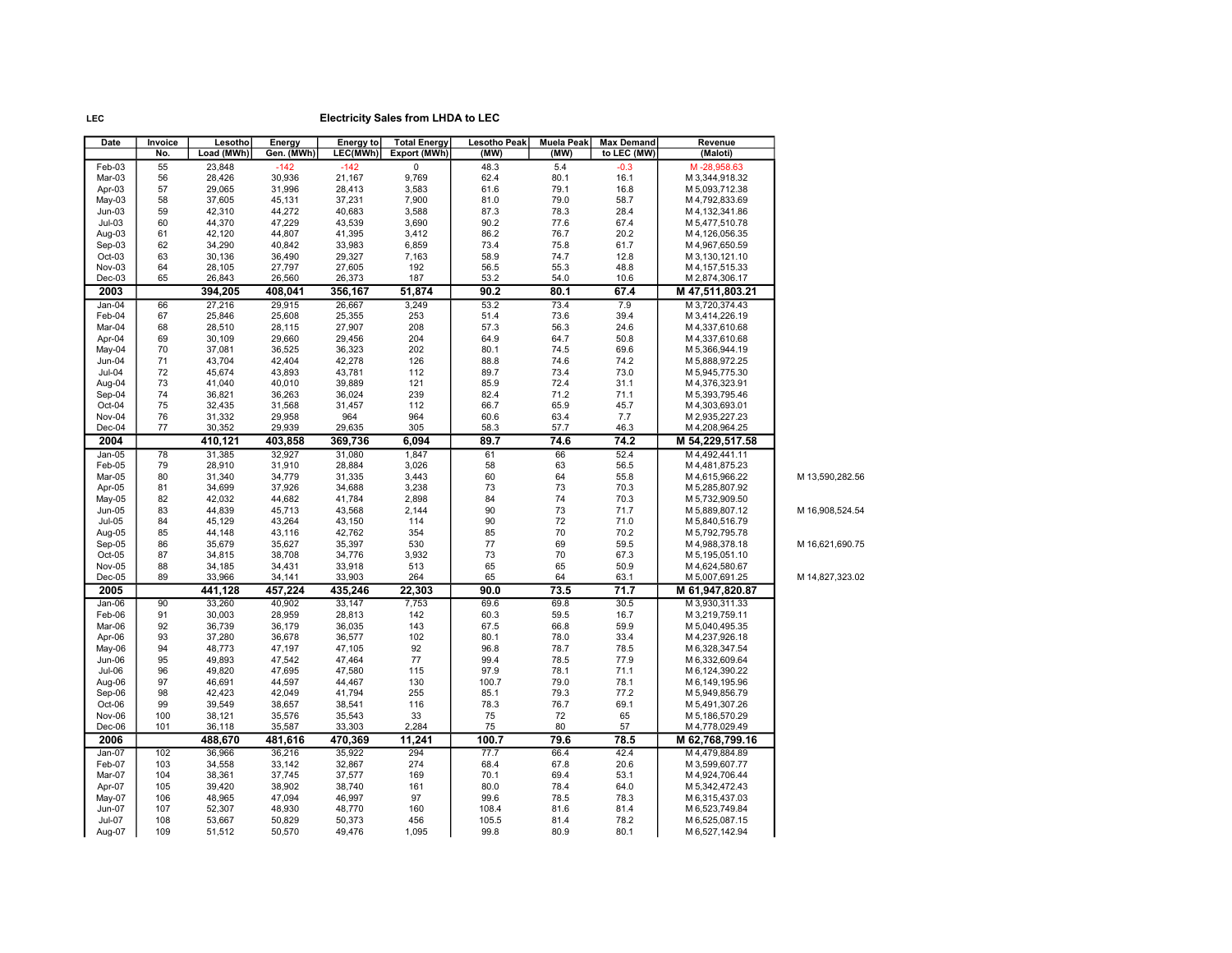| Date                    | Invoice    | Lesotho          | Energy           | <b>Energy to</b> | <b>Total Energy</b> | <b>Lesotho Peak</b> | <b>Muela Peak</b> | <b>Max Demand</b> | Revenue                            |                        |
|-------------------------|------------|------------------|------------------|------------------|---------------------|---------------------|-------------------|-------------------|------------------------------------|------------------------|
|                         | No.        | Load (MWh)       | Gen. (MWh)       | LEC(MWh)         | Export (MWh)        | (MW)                | (MW)              | to LEC (MW)       | (Maloti)                           |                        |
| Sep-07                  | 110        | 40,857           | 42,175           | 40,249           | 1,927               | 82.5                | 80.0              | 72.4              | M 5,700,546.53                     |                        |
| Oct-07                  | 111        | 42,768           | 45,801           | 42,151           | 3,650               | 84.6                | 80.8              | 13.2              | M 3,952,724.99                     |                        |
| Nov-07                  | 112        | 39,870           | 38,982           | 38,868           | 114                 | 78.7                | 78.8              | 41.3              | M4,633,651.08                      |                        |
| Dec-07                  | 113        | 37,624           | 36,962           | 36,845           | 116                 | 72.9                | 72.4              | 64.1              | M 5,224,373.20                     |                        |
| 2007                    |            | 516.874          | 507,346          | 498,833          | 8,511               | 108.4               | 81.6              | 81.4              | M 63,749,384.29                    |                        |
| Jan-08                  | 114        | 40,316           | 39,698           | 39,509           | 189                 | 77                  | 76                | 46                | M4,819,545.20                      |                        |
| Feb-08                  | 115        | 41,205           | 38,095           | 37,925           | 170                 | 82                  | 78                | 24                | M 4,011,082.65                     |                        |
| Mar-08                  | 116        | 42,611           | 41,841           | 41,727           | 114                 | 91                  | 78                | 78                | M 5,970,402.80                     |                        |
| Apr-08                  | 117        | 44,557           | 44,318           | 43,779           | 539                 | 81                  | 79                | 71                | M 5,872,158.68                     |                        |
| May-08                  | 118        | 48,929           | 48,707           | 47,988           | 719                 | 88                  | 82                | 78                | M 6,369,053.75                     |                        |
| Jun-08                  | 119        | 51,957           | 49,198           | 49,109           | 89                  | 98                  | 79                | 36                | M 5,107,209.48                     | Amended 15th July 2008 |
| <b>Jul-08</b>           | 120        | 54,456           | 51,934           | 51,508           | 426                 | 99                  | 79                | 78                | M 6,583,698.23                     |                        |
| Aug-08                  | 121        | 51,318           | 49,041           | 48,902           | 140                 | 100                 | 78                | 77                | M 6,401,346.82                     |                        |
| Sep-08                  | 122        | 47,395           | 46,267           | 45,939           | 328                 | 96                  | 84                | 68                | M 5,930,175.26                     |                        |
| Oct-08                  | 123        | 43,967           | 36,891           | 36,515           | 376                 | 85                  | 78                | 2                 | M 3,247,092.45                     |                        |
| Nov-08                  | 124        | 40,480           | 23,877           | 23,749           | 128                 | 83                  | 59                | 8                 | M 2,616,418.86                     |                        |
| Dec-08                  | 125        | 39,155           | 33,516           | 32,964           | 552                 | 74                  | 79                | $\mathbf{1}$      | M 2,993,938.42                     |                        |
| 2008                    |            | 546,345          | 503,383          | 499,614          | 3,769               | 99.8                | 83.7              | 78.0              | M 59,922,122.60                    |                        |
| Jan-09                  | 126        | 37,720           | 30,741           | 30,573           | 169                 | 75                  | 70                | $\mathbf{1}$      | M 2,848,603.75                     |                        |
| Feb-09                  | 127        | 38,073           | 36,674           | 36,416           | 258                 | 80                  | 79                | 39                | M 4,390,592.36                     |                        |
| Mar-09                  | 128        | 43,104           | 41,655           | 41,428           | 227                 | 82                  | 79                | 57                | M 5,295,528.97                     |                        |
| Apr-09                  | 129        | 44,094           | 42,333           | 42,069           | 265                 | 93                  | 82                | 70                | M 5,733,812.03                     |                        |
| May-09                  | 130        | 52,064           | 49,366           | 49,273           | 94                  | 100                 | 81                | 79                | M 6,483,715.81                     |                        |
| Jun-09                  | 131        | 57,250           | 51,041           | 50,952           | 90                  | 115                 | 81                | 80                | M 6,612,171.54                     |                        |
| Jul-09                  | 132        | 60,223           | 53,319           | 53,230           | 89                  | 114                 | 80                | 79                | M 6,742,825.65                     | M 6,715,573.07         |
| Aug-09                  | 133        | 54,550           | 49,515           | 49,320           | 195                 | 112                 | 80                | 26                | M 4,812,906.12                     |                        |
| Sep-09                  | 134        | 48,135           | 45,677           | 45,578           | 99                  | 96                  | 80                | 38                | M 4,956,926.11                     |                        |
| Oct-09                  | 135        | 46,835           | 44,137           | 43,969           | 168                 | 96                  | 81                | 71                | M 5,898,629.22                     |                        |
| <b>Nov-09</b>           | 136        | 43,604           | 30,711           | 30,672           | 39                  | 89                  | 79                | 42                | M 4, 124, 498.85                   |                        |
| $Dec-09$                | 137        | 43,218           | 30,126           | 30,084           | 42                  | 81                  | 75                | 35                | M 3,865,022.60                     |                        |
| 2009                    |            | 568,870          | 505,297          | 503,564          | 1,733               | 115.2               | 82.3              | 79.8              | M 61,765,233.01                    |                        |
| $Jan-10$                | 139        | 44,229           | 38.303           | 38,136           | 167                 | 82                  | $\overline{77}$   | 29                | M 4.195.852.46                     |                        |
| Feb-10                  | 140        | 41,064           | 36,007           | 35,632           | 375                 | 84                  | 71                | 46                | M 5,715,986.84                     |                        |
| Mar-10                  | 141        | 46,050           | 37,996           | 37,697           | 299                 | 85                  | 69                | 39                | M 4,495,568.98                     |                        |
| Apr-10                  | 142        | 48,239           | 39,071           | 38,765           | 306                 | 103                 | 78                | 57                | M 5,120,640.29                     |                        |
| May-10                  | 143        | 54,438           | 48,500           | 47,386           | 1,114               | 102                 | 79                | 66                | M 5,964,739.54                     |                        |
| Jun-10                  | 144        | 59,157           | 50,706           | 49,669           | 1,036               | 121                 | 78                | 64                | M 6,043,475.48                     |                        |
| $Jul-10$                | 145        | 59,890           | 51,908           | 51,411           | 497                 | 118                 | 78                | 77                | M 6,550,798.15                     |                        |
| Aug-10                  | 146        | 55,942           | 49,334           | 48,805           | 530                 | 110                 | 76                | 71                | M 6, 197, 216.77                   |                        |
| Sep-10                  | 147        | 49,610           | 44,327           | 43,807           | 520                 | 96                  | 75                | 62                | M 5,584,037.11                     |                        |
| Oct-10                  | 148        | 54,337           | 32,998           | 32,911           | 86                  | 124                 | 58                | -80               | M 2,951,725.72                     |                        |
| <b>Nov-10</b><br>Dec-10 | 149<br>150 | 54,918<br>54,791 | 36,800<br>34,630 | 36,640<br>34,205 | 160<br>425          | 119<br>131          | 58<br>62          | 52<br>34          | M 4,832,095.52<br>M 4, 101, 642.05 |                        |
|                         |            |                  |                  |                  | 5,517               |                     |                   |                   |                                    |                        |
| 2010                    |            | 622,665          | 500,580          | 495,063          |                     | 131.3               | 78.9              | 76.9              | M 61,753,778.91                    |                        |
| Jan-11                  | 151        | 51,423           | 36,570           | 35,777           | 793                 | 117                 | 61                | 19                | M 3,558,807.93                     |                        |
| Feb-11                  | 152        | 43,418           | 34,890           | 34,756           | 133                 | 107                 | 61                | 59                | M 4,704,608.98                     |                        |
| Mar-11                  | 153        | 0                | $\mathbf 0$      | $\pmb{0}$        | $\mathbf 0$         | $\mathbf 0$         | 0                 | 0                 | M 0.00                             |                        |
| Apr-11                  | 154        | 49,903           | 9,254            | 9,162            | 92                  | 113                 | 79                | 13                | M 1,139,254.84                     |                        |
| May-11                  | 155        | 64,845           | 55,458           | 50,148           | 5,310               | 156                 | 80                | 80                | M 6,253,959.11                     |                        |
| Jun-11                  | 156        | 61,842           | 57,138           | 53,119           | 4,019               | 123                 | 81                | 48                | M 5,470,752.81                     |                        |
| $Jul-11$                | 157        | 63,057           | 57,860           | 53,922           | 3,938               | 125<br>114          | 80                | 77<br>78          | M 6,405,198.75                     |                        |
| Aug-11                  | 158        | 58,721           | 56,634           | 52,553           | 4,081               |                     | 79                |                   | M 6,326,561.47                     |                        |
| Sep-11                  | 159        | 50,082           | 48,662           | 43,932           | 4,729               | 100                 | 78                | 20<br>39          | M 4,065,807.93                     |                        |
| Oct-11<br><b>Nov-11</b> | 160        | 47,684<br>46,307 | 39,616<br>38,440 | 38,356           | 1,260<br>1,688      | 97<br>92            | 57<br>70          | 18                | M 4,302,958.80                     |                        |
| Dec-11                  | 161<br>162 | 46,485           | 54,945           | 36,751<br>41,802 | 13,143              | 89                  | 75                | 60                | M 3,582,468.48<br>M 5,137,643.64   |                        |
|                         |            |                  |                  |                  |                     |                     | 80.5              | 80.0              |                                    |                        |
| 2011                    |            | 583,766          | 489,467          | 450,280          | 39,187              | 156.4               |                   |                   | M 50,948,022.74                    |                        |
| Jan-12                  | 163        | 47,450           | 43,196           | 36,713           | 6,484               | 89                  | 75                | 30                | M 3,929,760.63                     |                        |
| Feb-12                  | 164        | 45.933           | 42,109           | 41,484           | 625                 | 92                  | 73                | 16                | M 3,805,408.98                     |                        |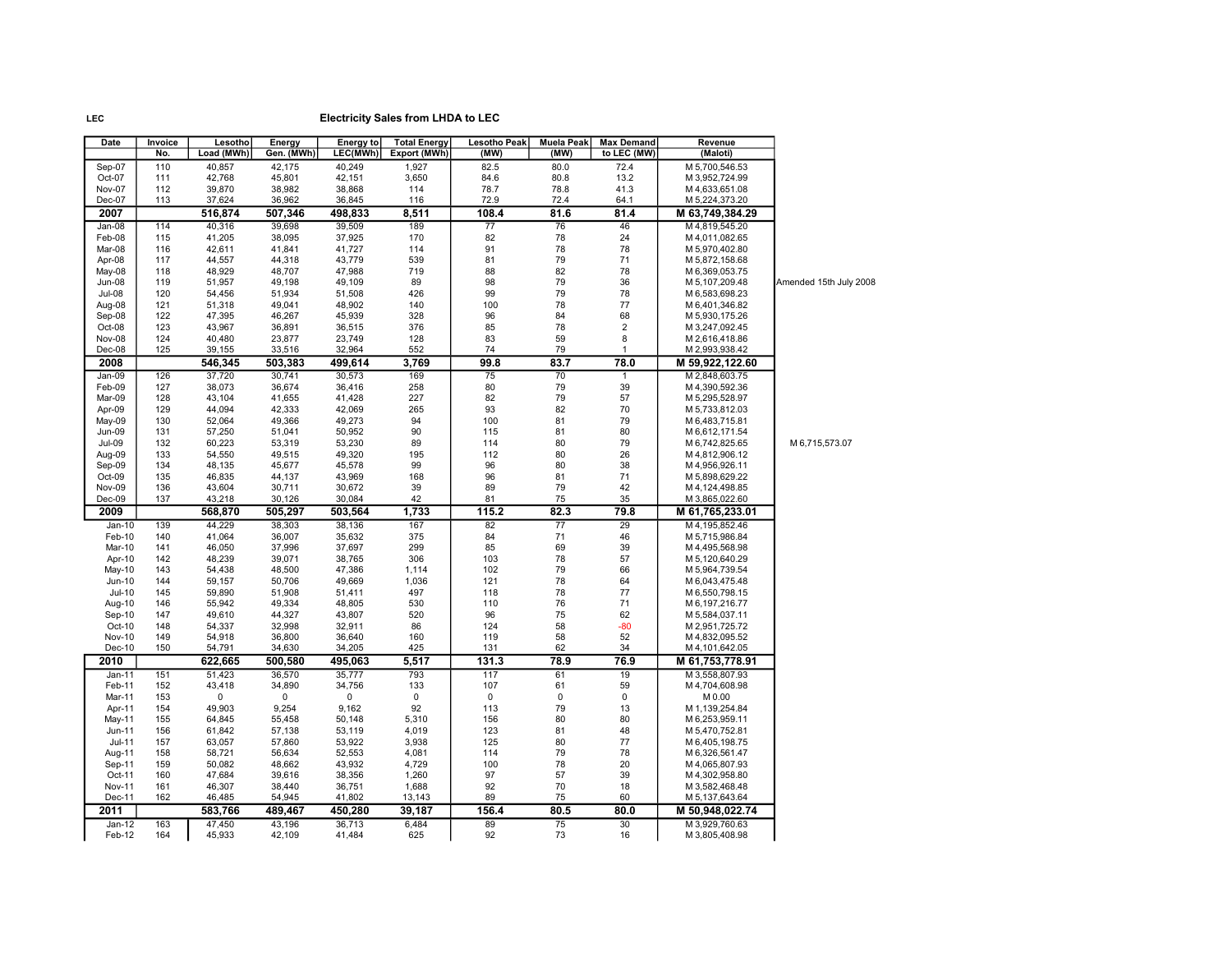| Date          | Invoice | Lesotho    | Energy     | <b>Energy to</b> | <b>Total Energy</b> | <b>Lesotho Peak</b> | <b>Muela Peak</b> | <b>Max Demand</b> | Revenue          |
|---------------|---------|------------|------------|------------------|---------------------|---------------------|-------------------|-------------------|------------------|
|               | No.     | Load (MWh) | Gen. (MWh) | LEC(MWh)         | Export (MWh)        | (MW)                | (MW)              | to LEC (MW)       | (Maloti)         |
| Mar-12        | 165     | 50,283     | 45,818     | 45,335           | 483                 | 99                  | 74                | 32                | M 4,512,622.97   |
| Apr-12        | 166     | 52.805     | 46,002     | 45,116           | 886                 | 110                 | 73                | 38                | M 4,684,739.54   |
| May-12        | 167     | 58,654     | 52,318     | 50,326           | 1,992               | 119                 | 75                | 74                | M 6,089,920.28   |
| Jun-12        | 168     | 64,864     | 51,926     | 50,375           | 1,551               | 128                 | 75                | 72                | M 6,042,340.38   |
| Jul-12        | 169     | 66,015     | 53,906     | 52,118           | 1,789               | 127                 | 75                | 73                | M 6,148,867.59   |
| Aug-12        | 170     | 63,738     | 53,908     | 51,732           | 2,177               | 127                 | 75                | 68                | M 5,988,003.83   |
| Sep-12        | 171     | 54,153     | 46,937     | 44,430           | 2,507               | 116                 | 74                | 27                | M 4,318,887.76   |
| Oct-12        | 172     | 49,879     | $-122$     | $-122$           | $\pmb{0}$           | 99                  | 0                 | $\mathbf 0$       | M-15,259.01      |
| <b>Nov-12</b> | 173     | 48,174     | $-60$      | $-60$            | $\pmb{0}$           | 94                  | 21                | $\mathbf 0$       | M-9,721.21       |
| Dec-12        | 174     | 50,079     | 49,470     | 46,932           | 2,538               | 93                  | 80                | 54                | M 5,264,882.08   |
| 2012          |         | 652,027    | 485,409    | 464,379          | 21,030              | 127.9               | 80.3              | 74.2              | M 50,760,453.82  |
| $Jan-13$      | 175     | 50,744     | 35,652     | 35,368           | 284                 | 94                  | 80                | 33                | M 3,956,995.31   |
| Feb-13        | 176     | 46,575     | 35,614     | 35,428           | 185                 | 95                  | 80                | 38                | M 4, 113, 390.69 |
| Mar-13        | 177     | 51,734     | 35,217     | 35,045           | 171                 | 102                 | 79                | 18                | M 3,473,676.04   |
| Apr-13        | 178     | 55,820     | 38,821     | 38,791           | 30                  | 115                 | 78                | 46                | M 4,556,424.15   |
| May-13        | 179     | 62,376     | 49,828     | 49,571           | 257                 | 121                 | 80                | 63                | M 5,696,920.68   |
| $Jun-13$      | 180     | 65,966     | 51,577     | 51,310           | 267                 | 129                 | 80                | 19                | M 4,493,701.31   |
| $Jul-13$      | 181     | 65,861     | 54,287     | 53,853           | 434                 | 125                 | 79                | 74                | M 6,292,138.78   |
| Aug-13        | 182     | 66,700     | 52,574     | 52,354           | 220                 | 127                 | 79                | 14                | M 4,389,534.14   |
| Sep-13        | 183     | 57,598     | 45,279     | 45,141           | 138                 | 121                 | 77                | 42                | M4,811,463.08    |
| Oct-13        | 184     | 54,797     | 40,539     | 40,373           | 166                 | 107                 | 77                | 50                | M 4,751,884.39   |
| <b>Nov-13</b> | 185     | 52,764     | 38,957     | 38,923           | 34                  | 117                 | 76                | 52                | M 4,744,518.03   |
| Dec-13        | 186     | 52,136     | 36,908     | 36,870           | 38                  | 99                  | 71                | 50                | M 4,553,627.07   |
| 2013          |         | 683,070    | 515,253    | 513,027          | 2,225               | 128.9               | 80.4              | 73.8              | M 55,834,273.67  |
| Jan-14        | 187     | 51,982     | 33,352     | 33,336           | 16                  | 96                  | 75                | 38                | M 3,985,576.28   |
| Feb-14        | 188     | 48,243     | 34,410     | 34,355           | 55                  | 100                 | 78                | 23                | M 3,599,548.47   |
| Mar-14        | 189     | 54,233     | 40,310     | 40,250           | 59                  | 104                 | 79                | 52                | M4,808,461.37    |
| Apr-14        | 190     | 56,974     | 43,663     | 43,603           | 60                  | 119                 | 75                | 70                | M 5,565,214.31   |
| May-14        | 191     | 63,352     | 50,025     | 49,972           | 53                  | 120                 | 78                | 63                | M 5,738,570.35   |
| Jun-14        | 192     | 66,275     | 51,923     | 51,446           | 477                 | 131                 | 77                | 74                | M 6, 161, 334.65 |
| Jul-14        | 193     | 69,558     | 54,525     | 53,364           | 1,160               | 135                 | 76                | 38                | M 5,190,727.85   |
| Aug-14        | 194     | 65,909     | 51,637     | 51,440           | 196                 | 124                 | 75                | 75                | M 6, 172, 343.94 |
| Sep-14        | 195     | 56,011     | 45,280     | 44,955           | 325                 | 116                 | 75                | 67                | M 5,553,332.34   |
| Oct-14        | 196     | 54,953     | 40,092     | 39,949           | 143                 | 104                 | 74                | 49                | M 4,703,232.40   |
| <b>Nov-14</b> | 197     | 53,196     | 36,658     | 36,574           | 83                  | 104                 | 75                | 52                | M4,606,957.16    |
| Dec-14        | 198     | 51,958     | 38,266     | 38,140           | 125                 | 100                 | 77                | 52                | M4,699,570.73    |
| 2014          |         | 692,643    | 520,139    | 517,385          | 2,753               | 134.6               | 78.6              | 74.7              | M 60,784,869.85  |
| $Jan-15$      | 199     | 51,885     | 32,574     | 32,568           | 6                   | 96                  | 63                | 47                | M 4, 191, 958.88 |
| Feb-15        | 200     | 47,403     | 34,019     | 33,856           | 163                 | 99                  | $70\,$            | 20                | M 3,481,516.39   |
| Mar-15        | 201     | 53,464     | 40,241     | 40,110           | 131                 | 106                 | 75                | 39                | M 4,429,444.45   |
| Apr-15        | 202     | 56,504     | 43,566     | 43,476           | 90                  | 112                 | 78                | 56                | M 5, 137, 707.57 |
| May-15        | 203     | 61,742     | 49,843     | 49,632           | 211                 | 115                 | 77                | 65                | M 5,759,110.88   |
| Jun-15        | 204     | 68,002     | 51,858     | 51,136           | 721                 | 134                 | 76                | 75                | M 6,150,895.27   |
| <b>Jul-15</b> | 205     | 69,876     | 53,878     | 52,730           | 1,148               | 138                 | 76                | 73                | M 6,199,350.13   |
| Aug-15        | 206     | 65,027     | 50,923     | 50,140           | 782                 | 128                 | 75                | 70                | M 5,941,717.07   |
| Sep-15        | 207     | 58,122     | 43,800     | 43,212           | 588                 | 119                 | 73                | 63                | M 5,317,953.26   |
| Oct-15        | 208     | 55,302     | 44,195     | 43,883           | 312                 | 104                 | 74                | 57                | M 5,176,175.74   |
| <b>Nov-15</b> | 209     | 53,266     | 43,140     | 42,940           | 200                 | 105                 | 71                | 19                | M 3,989,066.33   |
| Dec-15        | 210     | 49,962     | 44,154     | 44,099           | 56                  | 86                  | 73                | 50                | M 4,989,491.59   |
| 2015          |         | 690,557    | 532,190    | 527,782          | 4,408               | 137.9               | 77.7              | 74.6              | M 60,764,387.56  |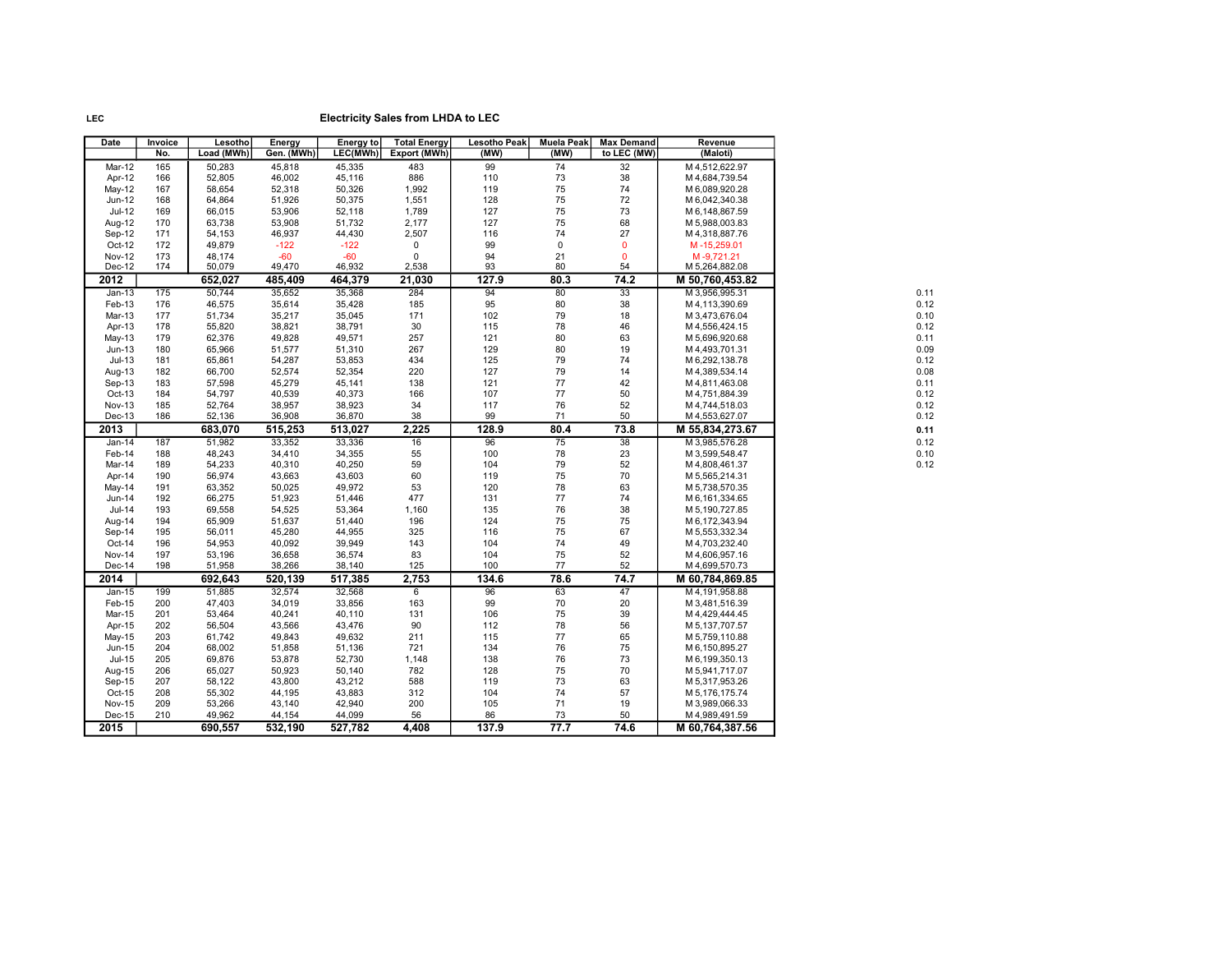| Date                           | Invoice<br>No. | Lesotho<br>Load (MWh) | Energy<br>Gen. (MWh) | Energy to<br>LEC(MWh) | <b>Total Energy</b><br>Export (MWh) | Lesotho Peak<br>(MW) | <b>Muela Peak</b><br>(MW) | <b>Max Demand</b><br>to LEC (MW) | Revenue<br>(Maloti)              |                                  |                                  |                                  |
|--------------------------------|----------------|-----------------------|----------------------|-----------------------|-------------------------------------|----------------------|---------------------------|----------------------------------|----------------------------------|----------------------------------|----------------------------------|----------------------------------|
| $Jan-16$                       | 211            | 56,769                | 33,244               | 33,228                | 16                                  | 102                  | 70                        | 11                               | M 3,169,308.76                   |                                  |                                  |                                  |
| Feb-16                         | 212            | 53,430                | 31,011               | 31,011                | 0                                   | 104                  | 62                        | 42                               | M 3,975,208.72                   |                                  |                                  |                                  |
| Mar-16                         | 213            | 57,560                | 35,320               | 35,319                | $\mathbf{1}$                        | 109                  | 62                        | 45                               | M4,320,450.98                    |                                  |                                  |                                  |
| Apr-16                         | 214            | 59,771                | 42,988               | 42,804                | 184                                 | 117                  | 66                        | 57                               | M 5,112,380.74                   |                                  |                                  |                                  |
| May-16                         | 215            | 66,711                | 48,996               | 48,344                | 652                                 | 125                  | 71                        | 21                               | M4,371,673.17                    |                                  |                                  |                                  |
| <b>Jun-16</b><br>Jul-16        | 216<br>217     | 70,373<br>73,203      | 48,720<br>51,495     | 48,485<br>51,239      | 235<br>256                          | 134<br>145           | 71<br>72                  | 62<br>69                         | M 5,611,114.35<br>M 5,997,687.27 |                                  |                                  |                                  |
| Aug-16                         | 218            | 72,568                | 50,987               | 50,760                | 227                                 | 138                  | 70                        | 69                               | M 5,968,687.17                   |                                  |                                  |                                  |
| Sep-16                         | 219            | 61,966                | 44,192               | 43,718                | 474                                 | 117                  | 69                        | 47                               | M 4,872,224.40                   |                                  |                                  |                                  |
| Oct-16                         | 220            | 62,105                | 45,373               | 45,007                | 366                                 | 130                  | 65                        | 46                               | M 4,912,928.54                   |                                  |                                  |                                  |
| Nov-16                         | 221            | 59,611                | 41,154               | 40,970                | 183                                 | 111                  | 66                        | 30                               | M4,190,812.79                    |                                  |                                  |                                  |
| Dec-16                         | 222            | 59,498                | 34,253               | 34,253                | 0                                   | 108                  | 65                        | 38                               | M 4,026,458.37                   |                                  |                                  |                                  |
| 2016                           |                | 753,564               | 507,733              | 505,138               | 2,595                               | 145.1                | 71.6                      | 69.3                             | M 56,528,935.26                  |                                  |                                  |                                  |
|                                |                |                       |                      |                       |                                     |                      |                           |                                  | Fixed                            | Demand                           | Energy                           | Total                            |
| Jan-17                         | 223            | 59,025                | 33,489               | 33,454                | 35                                  | 106                  | 64                        | 44                               | M 830,767.14                     | M 1,313,521.55                   | M 2,013,036.91                   | M 4, 157, 325.60                 |
| Feb-17                         | 224            | 54,631                | 34,758               | 34,574                | 183                                 | 110                  | 66                        | 26                               | M 830,767.14                     | M 774,209.76                     | M 2,080,481.57                   | M 3,685,458.47                   |
| Mar-17                         | 225            | 61,267                | 38,484               | 38,445                | 40                                  | 125                  | 64                        | 41                               | M 830,767.14                     | M 1,237,237.61                   | M 2,313,369.34                   | M 4,381,374.09                   |
| Apr-17                         | 226            | 63,032                | 44,296               | 44,192                | 104                                 | 123                  | 71                        | 60                               | M 830,767.14                     | M 1,804,885.15                   | M 2,659,222.23                   | M 5,294,874.52                   |
| May-17                         | 227            | 71,174                | 42,655               | 42,649                | $\overline{7}$                      | 138                  | 66                        | 41                               | M 830,767.14                     | M 1,222,107.16                   | M 2,566,339.67                   | M 4,619,213.97                   |
| <b>Jun-17</b>                  | 228            | 72,832                | 46,024               | 45,930                | 94<br>0                             | 143                  | 65<br>68                  | 64                               | M 830,767.14                     | M 1,927,342.53                   | M 2,763,811.72                   | M 5,521,921.39                   |
| <b>Jul-17</b>                  | 229<br>230     | 74,705<br>75,368      | 46,787<br>45,853     | 46,787<br>45,853      | 0                                   | 143<br>137           | 63                        | 63<br>62                         | M 830,767.14<br>M 830,767.14     | M 1,909,204.04<br>M 1,876,596.86 | M 2,815,370.23<br>M 2,759,158.93 | M 5,555,341.41<br>M 5,466,522.93 |
| Aug-17<br>Sep-17               | 231            | 63,584                | 43,719               | 43,673                | 46                                  | 124                  | 62                        | 29                               | M 830,767.14                     | M 880,844.84                     | M 2,627,993.24                   | M 4,339,605.22                   |
| Oct-17                         | 232            | 64,667                | 44,406               | 44,261                | 145                                 | 127                  | 63                        | 50                               | M 830,767.14                     | M 1,492,289.46                   | M 2,663,345.72                   | M 4,986,402.32                   |
| <b>Nov-17</b>                  | 233            | 61,680                | 44,951               | 44,852                | 99                                  | 122                  | 64                        | 63                               | M 830,767.14                     | M 1,891,787.48                   | M 2,698,942.14                   | M 5,421,496.76                   |
| Dec-17                         | 234            | 59,068                | 35,565               | 35,565                | $\mathbf 0$                         | 111                  | 64                        | 50                               | M 830,767.14                     | M 1,511,691.33                   | M 2,140,092.53                   | M 4,482,551.00                   |
| 2017                           |                | 781,031               | 500,988              | 500,234               | 754                                 | 142.9                | 71.2                      | 64.1                             |                                  |                                  |                                  | M 57,912,087.68                  |
| $Jan-18$                       | 235            | 61,048                | 40,061               | 39,929                | 133                                 | 115                  | 65                        | 49                               | M 830,767.14                     | M 1,466,209.74                   | M 2,402,675.56                   | M 4,699,652.44                   |
| Feb-18                         | 236            | 54,152                | 37,774               | 37,383                | 390                                 | 140                  | 68                        | 55                               | M 830,767.14                     | M 1,650,121.41                   | M 2,249,503.65                   | M 4,730,392.20                   |
| Mar-18                         | 237            | 61,808                | 48,006               | 47,204                | 803                                 | 139                  | 72                        | 42                               | M 830,767.14                     | M 1,251,315.25                   | M 2,840,429.56                   | M 4,922,511.95                   |
| Apr-18                         | 238            | 64,157                | 50,911               | 49,938                | 973                                 | 120                  | 74                        | 71                               | M 830,767.14                     | M 2,133,182.82                   | M 3,004,975.17                   | M 5,968,925.13                   |
| May-18                         | 239            | 71,897                | 52,284               | 51,938                | 346                                 | 136                  | 74                        | 62                               | M 830,767.14                     | M 1,865,106.15                   | M 3,125,311.87                   | M 5,821,185.16                   |
| <b>Jun-18</b><br><b>Jul-18</b> | 240<br>241     | 74,777<br>78,999      | 50,433<br>51,543     | 50,332<br>51,496      | 101<br>46                           | 143<br>150           | 77<br>70                  | 70<br>42                         | M 830,767.14<br>M 830,767.14     | M 2,119,857.19<br>M 1,249,329.94 | M 3,028,686.06<br>M 3,098,748.42 | M 5,979,310.39<br>M 5,178,845.50 |
| Aug-18                         | 242            | 74,583                | 46,239               | 46,222                | 16                                  | 141                  | 71                        | 17                               | M 830,767.14                     | M 502,944.56                     | M 2,781,382.68                   | M 4,115,094.38                   |
| Sep-18                         | 243            | 67,358                | 40,745               | 40,702                | 43                                  | 133                  | 69                        | 58                               | M 830,767.14                     | M 1,730,195.48                   | M 2,449,199.31                   | M 5,010,161.93                   |
| Oct-18                         | 244            | 60,499                | 34,254               | 34,254                | $\Omega$                            | 118                  | 61                        | 52                               | M 830,767.14                     | M 1,550,013.78                   | M 2,061,225.31                   | M 4,442,006.23                   |
| <b>Nov-18</b>                  | 245            | 56,383                | 32,214               | 32,198                | 16                                  | 109                  | 56                        | 42                               | M 830,767.14                     | M 1,261,392.19                   | M 1,937,483.72                   | M 4,029,643.05                   |
| Dec-18                         | 246            | 54,976                | 31,326               | 31,326                | 0                                   | 102                  | 55                        | 39                               | M 830,767.14                     | M 1,166,037.27                   | M 1,885,004.36                   | M 3,881,808.77                   |
| 2018                           |                | 780,636               | 515,790              | 512,922               | 2,868                               | 149.6                | 76.8                      | 70.9                             |                                  |                                  |                                  | M 58,779,537.13                  |
| $Jan-19$                       | 247            | 55,591                | 31,312               | 31,253                | 59                                  | 103                  | 54                        | 25                               | M 830,767.14                     | M 738,985.59                     | M 1,880,599.19                   | M 3,450,351.92                   |
| Feb-19                         | 248            | 50,698                | 34,681               | 34,481                | 200                                 | 103                  | 55                        | 14                               | M 830,767.14                     | M 427,623.20                     | M 2,074,870.63                   | M 3,333,260.97                   |
| Mar-19                         | 249            | 56,533                | 40,603               | 40,286                | 316                                 | 114                  | 64                        | 63                               | M 830,767.14                     | M 1,881,289.41                   | M 2,424,187.87                   | M 5,136,244.42                   |
| Apr-19                         | 250            | 64,954                | 45,354               | 45,092                | 262                                 | 128                  | 65                        | 63                               | M 830,767.14                     | M 1,908,060.98                   | M 2,713,376.47                   | M 5,452,204.59                   |
| May-19<br><b>Jun-19</b>        | 251<br>252     | 71,621<br>75,125      | 47,095<br>44,462     | 47,007<br>44,460      | 88<br>2                             | 135<br>153           | 69<br>65                  | 59<br>26                         | M 830,767.14<br>M 830,767.14     | M 1,784,189.83<br>M 770,961.08   | M 2,828,625.03<br>M 2,675,336.32 | M 5,443,582.00                   |
| Jul-19                         | 253            | 79,434                | 45,456               | 45,456                | 0                                   | 153                  | 62                        | 61                               | M 830,767.14                     | M 1,835,146.05                   | M 2,735,275.34                   | M 4,277,064.54<br>M 5,401,188.53 |
| Aug-19                         | 254            | 73,937                | 31,959               | 31,959                | $\Omega$                            | 140                  | 61                        | 32                               | M 830,767.14                     | M 960,287.22                     | M 1,923,102.58                   | M 3,714,156.94                   |
| Sep-19                         | 255            | 66,907                | 32,560               | 32,560                | $\Omega$                            | 131                  | 58                        | 37                               | M 830,767.14                     | M 1,119,352.46                   | M 1,959,289.02                   | M 3,909,408.62                   |
| Oct-19                         | 256            | 0                     | 0                    | 0                     | $\Omega$                            | 0                    | 0                         | 0                                | M 0.00                           | M 0.00                           | M 0.00                           | M 0.00                           |
| <b>Nov-19</b>                  | 257            | $\Omega$              | $\Omega$             | $\Omega$              | $\Omega$                            | $\mathbf 0$          | $\mathbf 0$               | $\Omega$                         | M 0.00                           | M 0.00                           | M 0.00                           | M 0.00                           |
| Dec-19                         | 258            | 63,775                | 38,199               | 38,198                | $\mathbf{1}$                        | 118                  | 62                        | 11                               | M 830,767.14                     | M 320,988.12                     | M 2,298,525.22                   | M 3,450,280.48                   |
| 2019                           |                | 658,574               | 391,681              | 390,752               | 928                                 | 153.3                | 69.3                      | 63.4                             |                                  |                                  |                                  | M 43,567,743.01                  |
| $Jan-20$                       | 259            | 64,582                | 29,465               | 29,465                | $\overline{0}$                      | 116                  | 61                        | 37                               | M 830,767.14                     | M 1,119,171.98                   | M 1,773,028.26                   | M 3,722,967.38                   |
| Feb-20                         | 260            | 61,803                | 34,570               | 34,543                | 27                                  | 120                  | 65                        | 27                               | M 830,767.14                     | M 808,290.87                     | M 2,078,594.87                   | M 3,717,652.88                   |
| Mar-20                         | 261            | 64,891                | 39,711               | 39,624                | 87                                  | 125                  | 64                        | 46                               | M 830,767.14                     | M 1,375,818.09                   | M 2,384,336.29                   | M 4,590,921.52                   |
| Apr-20<br>May-20               | 262<br>263     | 50,011<br>63,327      | 38,665<br>40,087     | 38,301<br>40,081      | 363<br>6                            | 105<br>137           | 65<br>63                  | 51<br>41                         | M 830,767.14<br>M 830,767.14     | M 1,546,223.65<br>M 1,243,704.90 | M 2,304,745.18<br>M 2,411,853.44 | M 4,681,735.97<br>M 4,486,325.48 |
| <b>Jun-20</b>                  | 264            | 72,223                | 39,740               | 39.740                | $\Omega$                            | 147                  | 63                        | 25                               | M 830,767.14                     | M 752,581.94                     | M 2,391,293.80                   | M 3,974,642.88                   |